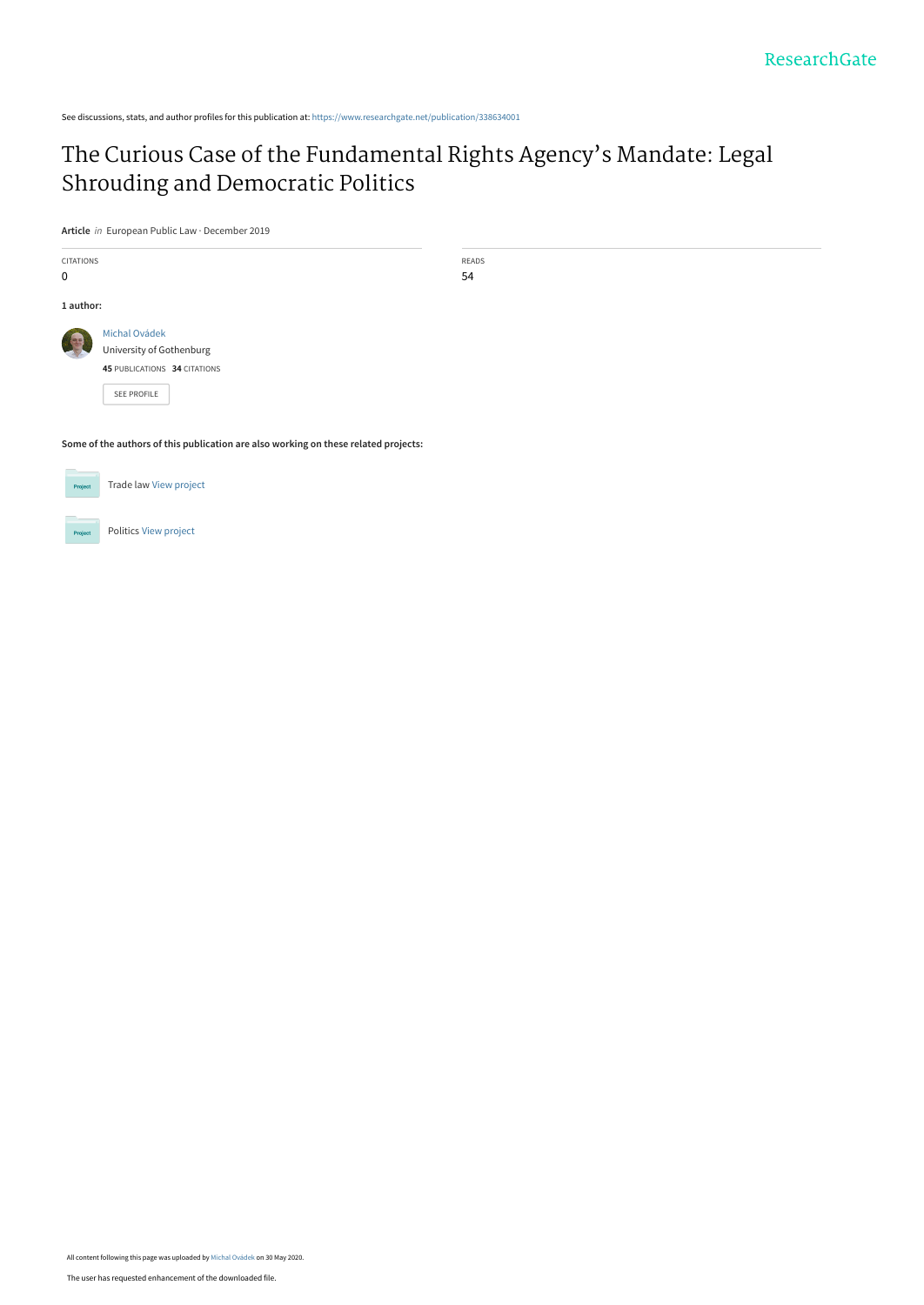## The Curious Case of the Fundamental Rights Agency's Mandate: Legal Shrouding and Democratic Politics

## Michal Ovádek<sup>\*</sup>

Keywords: European Union, Fundamental Rights Agency, Legal Services, Multiannual Framework, police and judicial cooperation, EU agencies, transparency, democratic participation, legal basis, fundamental rights

#### 1 INTRODUCTION

On 7 December 2017 a fairly innocuous legal act was published in the Official Journal of the European Union (EU). The act is entitled 'Council Decision (EU) 2017/2269 of 7 December 2017 establishing a Multiannual Framework for the European Union Agency for Fundamental Rights for 2018–2022' and it lays down the thematic areas within which the EU Agency for Fundamental Rights (FRA) carries out its tasks. The adoption of the Multiannual Framework (MAF) marked the end of another period of fruitless lobbying to bring the mandate of FRA in line with the Treaty of Lisbon by, in particular, including police and judicial cooperation within the Agency's remit. The saga surrounding the MAF is almost as old as the FRA itself but it continues to frustrate the European fundamental rights community.

The present article tells the story of the FRA's mandate, focusing in particular on the legal controversy arising from the pre-Lisbon drafting of the acts which make up the mandate and the role of the opinions rendered by the Council Legal Service (CLS) in this regard. The detailed account of the dispute concerning FRA's MAF will serve as a resource for showing how the opinions of the CLS can offer legal pretext behind which the Member States can hide their politically motivated positions in a practice which might be described as 'legal shrouding'. On this basis, a generalized argument about the detrimental effects of legal shrouding

Centre for Empirical Jurisprudence, KU Leuven. The author is indebted to Frederik Hafen and Andrei Suse for comments on a previous draft of this article. Email: michal.ovadek@kuleuven.be.

Ovádek, Michal. 'The Curious Case of the Fundamental Rights Agency's Mandate: Legal Shrouding and Democratic Politics'. European Public Law 25, no. 4 (2019): 517–534. © 2019 Kluwer Law International BV, The Netherlands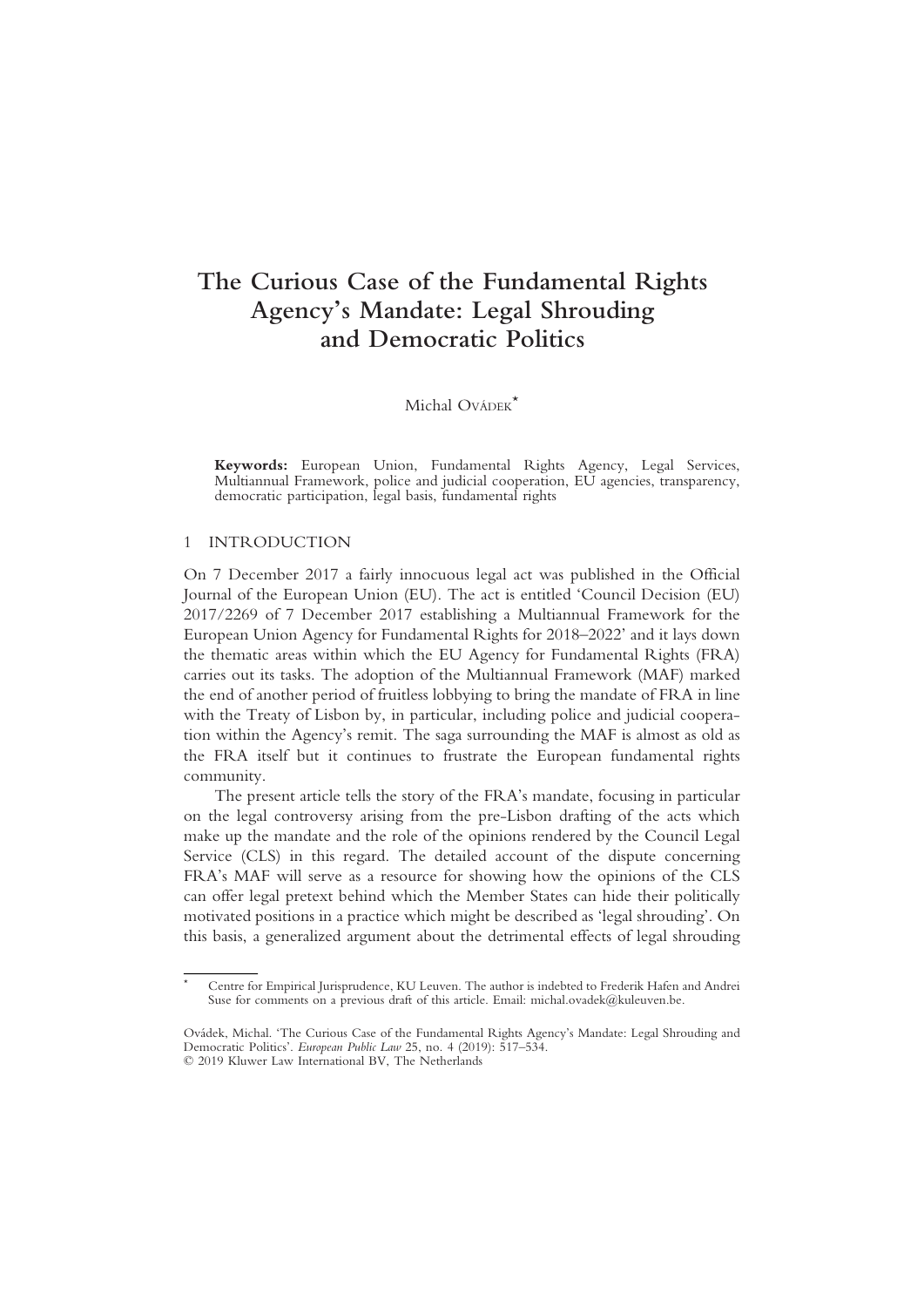on the Union's democratic aspirations will be posited. On the one hand, the article therefore traces the rocky path to the creation and modification of FRA's mandate, a research objective in itself given the evidence it presents about institutional attitudes towards the role of EU governance in the European fundamental rights landscape, and, on the other, it extrapolates from this process a potentially more general (and alarming) phenomenon.

### 2 ORIGINS OF THE FRA AND ITS MANDATE

The origins of the FRA are well-documented in the literature.<sup>1</sup> The Agency arose from a complex political process spanning the better part of a decade, the proposals evolving simultaneously as the EU grappled with a multitude of challenges and historic changes, from the Haider affair in 2000 and debates on the internal protection of EU values (Article 7 TEU), the proclamation of the EU Charter of Fundamental Rights (CFR), the 'big-bang' enlargement of 2004, the failure of the Constitutional Treaty a year later, as well as the proliferation of EU agencies ('agencification') and rise of regulatory networks in this period. Uniquely among EU agencies, the 'constitutive politics' <sup>2</sup> surrounding the establishment of the FRA were also influenced by an existing international template developed at the United Nations, the National Human Rights Institution (NHRI).<sup>3</sup> Moreover, the FRA was not created entirely from scratch, as the European Monitoring Centre on Racism and Xenophobia (EUMC) had been set up in Vienna in 1997; it was also entering an environment already partially occupied by the Council of Europe (and to a lesser extent, the Organization for Security and Co-operation in Europe (OSCE)) which was wary of further contestation to its waning importance.

One of the first publicly expressed proposals to establish a specialized EU human rights agency came from Philip Alston and Joseph Weiler who argued that the protection of human rights could not rest solely on the European Court of Justice (ECJ).4 Instead, human rights mandated a supervisory function with 'pro-active

See among others, O. De Schutter, The EU Fundamental Rights Agency: Genesis and Potential, in New Institutions for Human Rights Protection 93 (K. Boyle ed., Oxford University Press 2009); W. Hummer, The European Fundamental Rights Agency, in The Law of International Relations: Liber Amicorum Hanspeter Neuhold 117 (A. Reinisch & U. Kriebaum eds, Eleven International Publishing 2007); T. Blom & V. Carraro, An Information Processing Approach to Public Organisations: The Case of the European Union Fundamental Rights Agency, 18 Eur. Integration online Papers 1 (2014).

Fundamental Rights Agency, 18 Eur. Integration online Papers 1 (2014).<br>
3 Blom & Carraro, supra n. 1.<br>
2 Principles relating to the Status of National Institutions (The Paris Principles), Adopted by General<br>
2 Assembly res

Assembly resolution 48/134 of 20 Dec. 1993.<br><sup>4</sup> P. Alston & J. H. H. Weiler, *An 'Ever Closer Union' in Need of a Human Rights Policy*, 9 Eur. J. Int'l L. 658, 677 (1998). The analysis was adapted from Leading by Example: A Human Rights Agenda for the European Union for the Year 2000: Agenda of the Comité Des Sages and Final Project Report (EUI and Academy of European Law 1998), a project at the EUI funded by the Commission to mark the fiftieth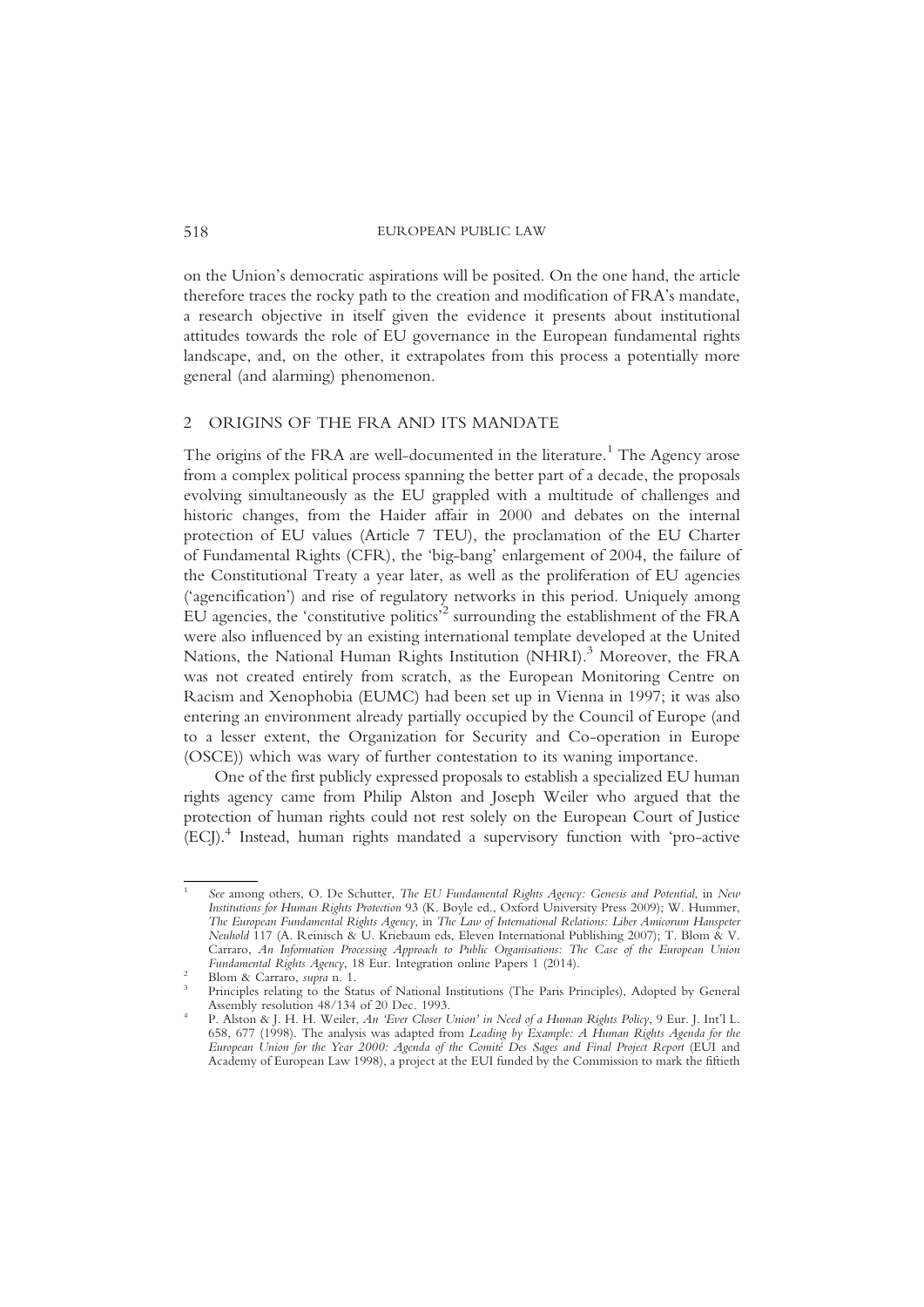monitoring designed to detect areas of human rights concerns'. <sup>5</sup> To this end, Alston and Weiler suggested the creation of a new agency or 'a substantial expansion in the scope and power of the existing [EUMC]', so that the body would have monitoring jurisdiction in relation to 'all human rights in the field of application of Community Law'. <sup>6</sup> The EUMC's mandate did in the end constitute the template for the Council Regulation establishing the FRA (hereinafter the 'Founding Regulation'), $\frac{7}{1}$  but not exactly in the way envisaged by Alston and Weiler.<sup>8</sup>

Although the European Council took note of the idea to set up a human rights agency in  $1999$ , the initial views in both the Commission and the Council were negative.<sup>10</sup> This changed in late 2003 when the European Council endorsed the idea of extending the mandate of the EUMC to make it a 'Human Rights Agency'.<sup>11</sup> The relevant Council conclusions mentioned the acquiescence of the Commission, in apparent disregard of the fact that the Commission tabled a proposal explicitly arguing against extending the scope of the EUMC just four months prior.<sup>12</sup> When the Commission launched a public consultation regarding the design of the 'Fundamental Rights Agency' a year later, it was still concerned – as it was with the EUMC which was struggling to deliver on its tasks – by the potential breadth of the thematic and geographical remit of the future FRA.<sup>13</sup>

anniversary of the Universal Declaration of Human Rights. The journal article was reprinted in The EU and Human Rights (P. Alston ed., Oxford University Press 1999).

EU and Human Rights (P. Alston ed., Oxford University Press 1999).<br>
6 Ibid.<br>
7 Council Regulation (EC) No 168/2007 of 15 Feb. 2007 establishing a European Union Agency for<br>
Fundamental Rights [2007] OJ L53/1.

In the view of De Schutter, the FRA Founding Regulation 'largely corresponds to the idea initially expressed by Alston and Weiler'. See De Schutter, supra n. 1, at 95. The different interpretation put forward here is, among others, down to the fact that the FRA has not in fact been vested with the task

Para. 46 of the Cologne European Council Conclusions of June 1999 reads: 'The European Council takes note of the Presidency's interim report on human rights. It suggests that the question of the advisability of setting up a Union agency for human rights and democracy should be considered'. 'A full EU Agency on Human Rights' was also endorsed in the Wise Men Report on the Austrian Haider crisis. See M. Ahtisaari, J. Frowein & M. Oreja, Report on the Austrian Government's Commitment to the Common European Values, in Particular Concerning the Rights of Minorities, Refugees and Immigrants, and the

<sup>&</sup>lt;sup>10</sup> In so far as external relations were concerned, the Commission remarked that it 'considers that the European Union does not lack for sources of advice and information'. See European Commission, 'Communication from the Commission to the Council and the European Parliament – the European Union's Role in Promoting Human Rights and Democratisation in Third Countries', COM(2001) 252 final, 20. The follow up Council conclusions shared this position. See 'Conclusions of the 2362nd Council General Affairs meeting', 25 June 2001. In 2003, when discussing proposed amendments to the EUMC, the Commission was of the opinion that extending the scope of the Monitoring Centre was 'neither necessary nor appropriate' and potentially 'an unwelcome distraction'.

<sup>&</sup>lt;sup>11</sup> European Council, Presidency Conclusions, Brussels, 12–13 Dec. 2003, at 27.<br><sup>12</sup> *See supra* n. 10. The original proposal to recast the EUMC Regulation was withdrawn in Aug. 2004.<br><sup>13</sup> European Commission, 'Communicat Public Consultation', COM(2004) 693 final, at 8.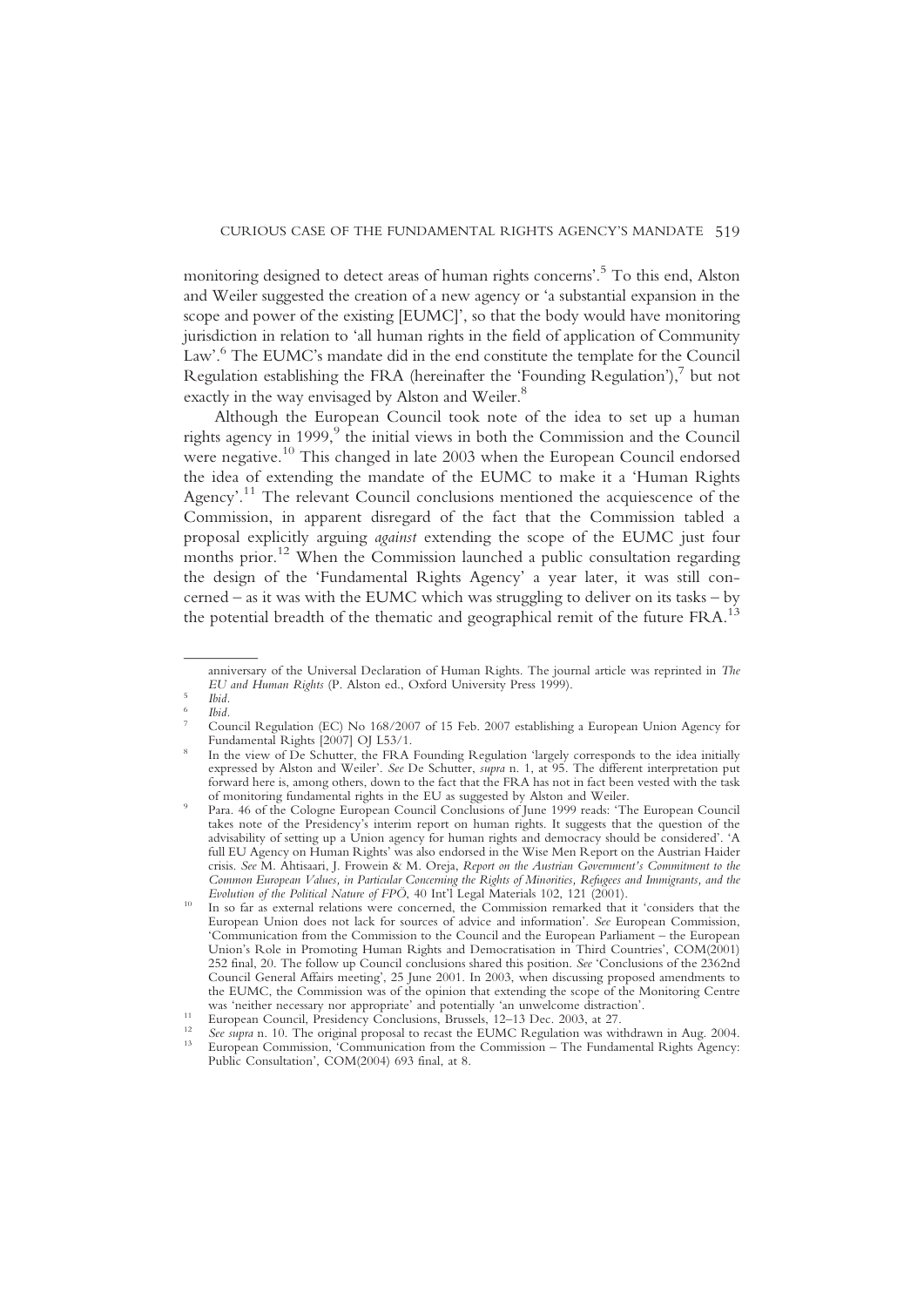Even though it was a foregone conclusion that the core business of the Agency would be in data collection, it was unclear whether it would have a role in monitoring compliance with Article 7 TEU; whether its remit would cover only Community law (first pillar) or also Union competences enshrined in the TEU, notably police and judicial cooperation; and whether its geographical scope would include third countries.

As a consequence, it should come as no surprise that the content of the proposal for a Founding Regulation put forward by the Commission in 2005 and the ensuing legislative process proved highly contentious.<sup>14</sup> The proposal envisaged that the objective of the Agency would be to provide assistance and expertise on fundamental rights to EU institutions and the Member States when implementing EU law.<sup>15</sup> The proposed modalities were the following: the fundamental rights reference framework was to be what is today Article 6(3) TEU (ex Article 6(2) TEU) and the yet non-binding CFR; the Agency would collect, record, analyse, improve and disseminate data, conduct surveys, publish reports, formulate opinions and conclusions (but not on the legality of legislative proposals and positions), coordinate information networks, enhance cooperation with civil society and raise awareness of its work; upon request, the FRA would be able to provide technical expertise to the Council in relation to the procedure set out in Article 7 TEU concerning Member States' violations of EU values; a five-year framework determining the thematic areas of the Agency's activity (the MAF) would be adopted by the Commission; the Agency would be empowered by a separate Council Decision to work on police and judicial cooperation (former third pillar issues); and the FRA's work could involve, upon request of the Commission, fundamental rights aspects of EU relations with third countries, in addition to candidate countries being able to participate in the FRA as observers.

The adopted Founding Regulation exhibits not only the eroding influence of some Member States and of the Council of Europe which pined for a more circumscribed role for the FRA, but also some pushback against the Commission's attempts to guard its prerogatives.<sup>16</sup> Although the objective of the FRA remained unchanged (word for word), a number of compromises were necessary on the modalities of the Agency's functioning in order to reach a unanimous agreement in the Council, as required by Article 352 Treaty on the

<sup>&</sup>lt;sup>14</sup> Blom & Carraro, *supra* n. 1, at 18.<br><sup>15</sup> Art. 2 of European Commission, 'Proposal for a Council Regulation establishing a European Union Agency for Fundamental Rights and Proposal for a Council Decision empowering the European Union Agency for Fundamental Rights to pursue its activities in areas referred to in Title VI of the Treaty on European Union', COM(2005) 280 final.

<sup>&</sup>lt;sup>16</sup> For a detailed account of the reservations of the Council of Europe, see De Schutter, supra n. 1.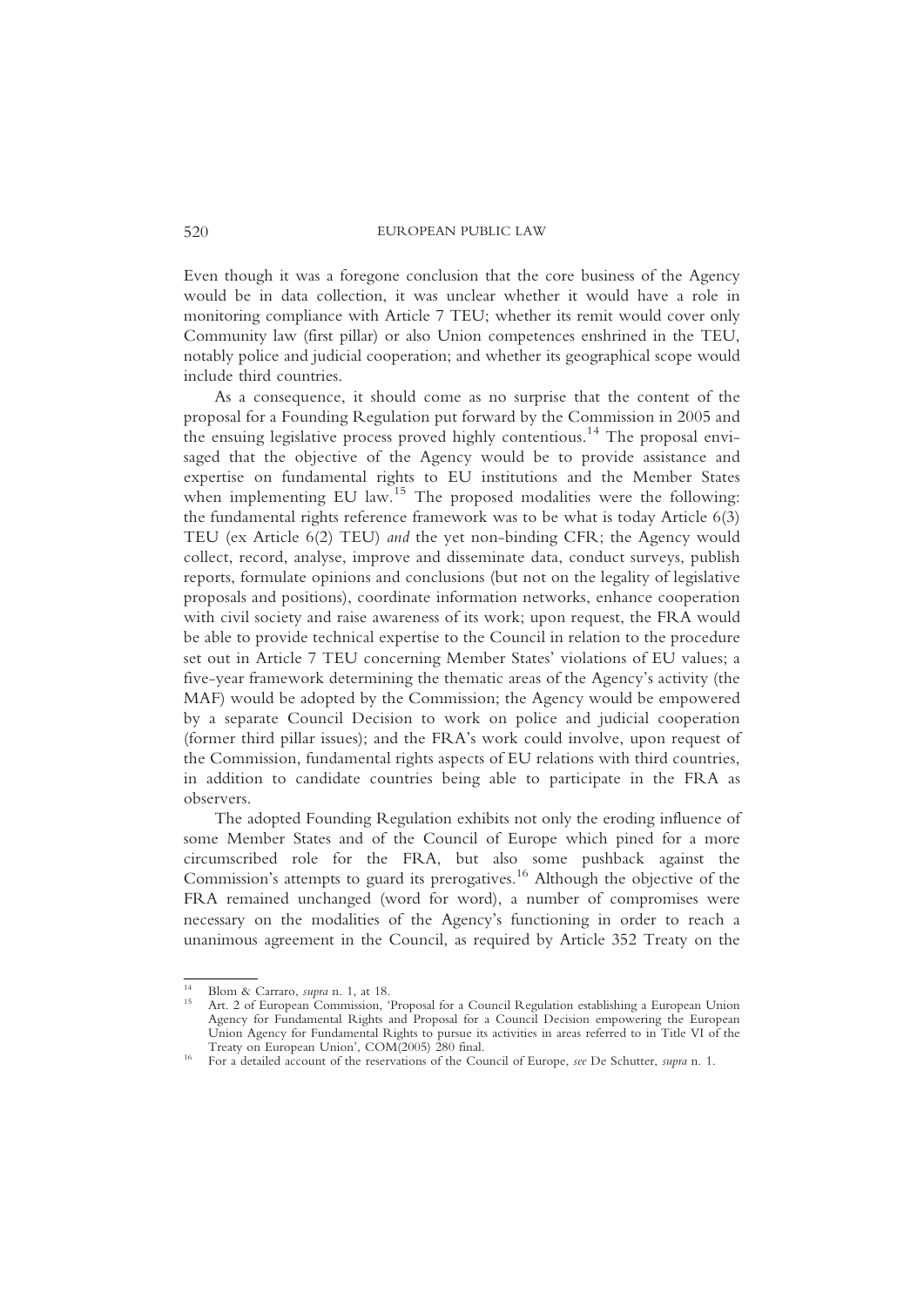Functioning of the European Union (TFEU) (then Article 308 TEC), the legal basis for adopting the Founding Regulation.<sup>17</sup> Incidentally, and as is fairly common in the case of important and contested files,  $^{18}$  the legal basis of the Founding Regulation was also disputed. This is when the CLS became involved for the first time,<sup>19</sup> arguing for the addition of eight specific legal bases to the proposal for the Founding Regulation on account of the relationship between the Agency and the Member States.<sup>20</sup> The Commission Legal Service rightly disputed such an extremely restrictive interpretation of EU competences which departed from the already then existing delimitation of the scope of EU human rights activity (applicable to Member States only 'when implementing Community law') and highlighted a number of inconsistencies in the reasoning of the CLS.<sup>21</sup> Article 352 TFEU alone was ultimately chosen as legal basis; this was a conservative but hardly unexpected choice, given that a number of other EU agencies were based on the same provision and in light of the continued absence of a proper human rights competence.<sup>22</sup> It should be added that while legal shrouding may sometimes appear as a technique in legal basis disputes, the latter does not always involve legal obfuscation of a political position. Rather, in legal basis disputes, winning the legal argument about a choice of legal basis may constitute an objective in and of itself, with the hope of establishing a procedural precedent beneficial for the challenging institution.<sup>23</sup>

In terms of content, the overall result of the contestation of the proposal to establish the FRA had several consequences. First, references to the Charter

<sup>&</sup>lt;sup>17</sup> See also G. N. Toggenburg, *The Role of the New EU Fundamental Rights Agency: Debating the 'Sex of Angels' or Improving Europe's Human Rights Performance?, 33 Eur. L. Rev. 385, 388–389 (2008).* 

Angels' or Improving Europe's Human Rights Performance?, 33 Eur. L. Peter. 385, 388–389 (2008).<br>18 J. Jupille, Procedural Politics: Issues, Influence, and Institutional Choice in the European Union (Cambridge University Press 2004); J. Jupille, Contested Procedures: Ambiguities, Interstices and EU Institutional Change, 30 W. Eur. Pol. 301 (2007). 30 W. Eur. Pol. 301 (2007). <sup>19</sup> P. Leino-Sandberg, The Institutional Politics of Objective Choice: Competence as a Framework for

Argumentation, in The Division of Competences Between the EU and the Member States: Reflections on the

Past, Present and the Future 221 (S. Garben & I. Govaere eds, Hart Publishing 2017).<br><sup>20</sup> These were Arts 13 (2), 137(2), 149(4), 150(4), 151 (5), 152 (4)(c), 153 (4) and 175 (1) of the Nice version of the Treaty establish

<sup>&</sup>lt;sup>21</sup> See Council of the EU, Note from the Commission to the ad hoc Working Party on Fundamental Rights and Citizenship, Doc no 14702/05, 18 Nov. 2005; now available following a freedom of

<sup>&</sup>lt;sup>22</sup> J. Grimheden, M. Kjaerum & G. Toggenburg, 'Administering Human Rights': The Experience of the EU's Fundamental Rights Agency, in Research Handbook on EU Administrative Law 118 (G. della Cananea, C. Harlow & P. Leino-Sandberg eds, Edward Elgar 2016). The absence of a general human rights competence was noted in particular by the Court in Opinion 2/94, ECLI:EU:C:1996:140. Although since the Amsterdam Treaty Art. 13 TEC provided a non-discrimination competence, this could not entirely supplant the evident lack of conferral of a human/fundamental rights power on the EU.<br><sup>23</sup> Having said that, the relationship between legal shrouding and procedural politics might be worth

further exploration, as examples of practices intentionally amalgamating law and politics in the EU.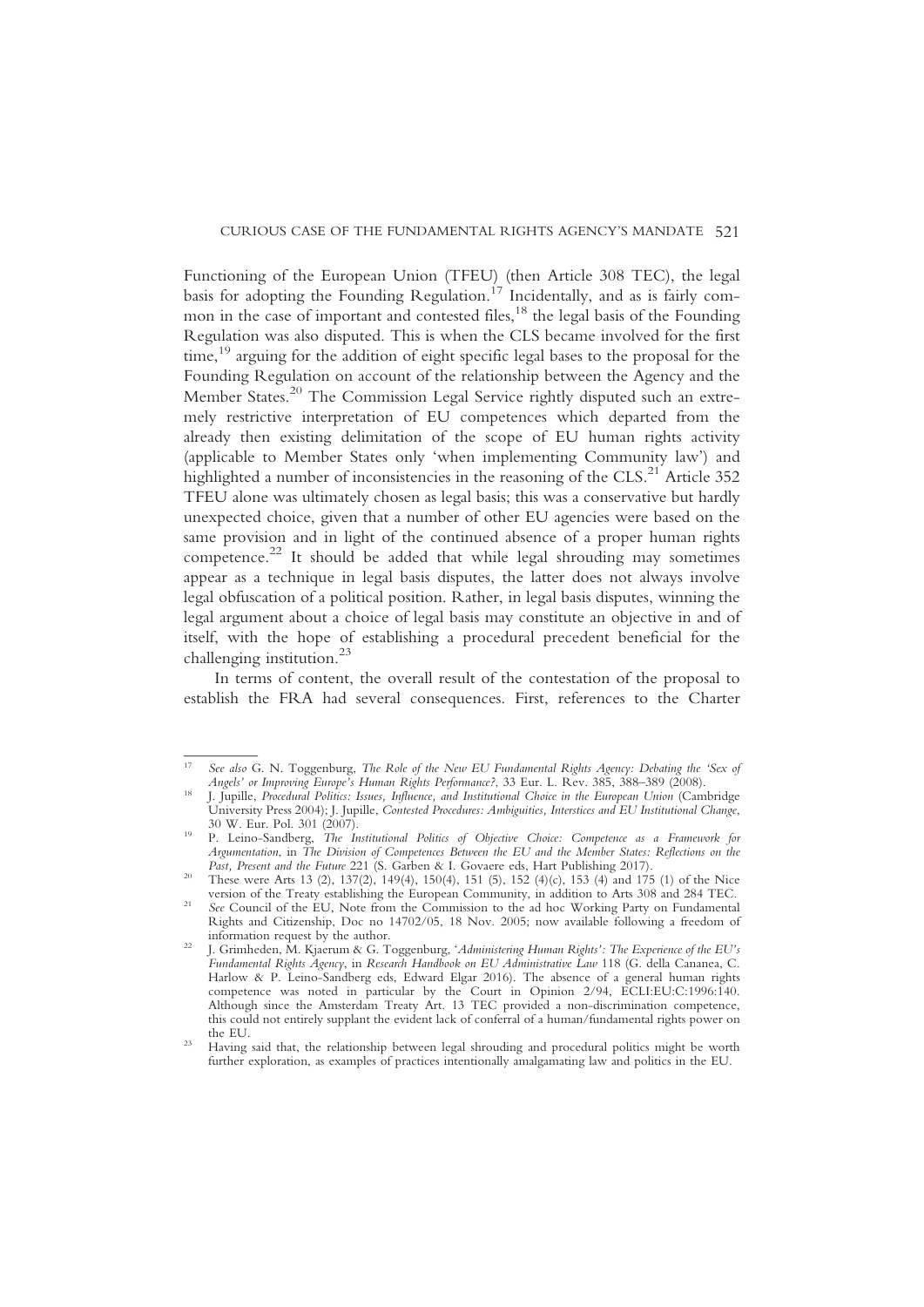became confined to the preamble, $24$  a point criticized nowadays given the importance of the Charter as the anchor of fundamental rights in the EU has become clear.<sup>25</sup> Second, the Commission's desire to keep FRA opinions outside the legislative process was partially curtailed on the initiative of the European Parliament (which formally had a merely consultative role under Article 308 TEC but with other actors wary of a judicial challenge, it was allowed more influence through informal trialogues<sup>26</sup>) and those Member States wishing to establish a strong FRA, namely by providing for the possibility of FRA delivering opinions on legislative proposals and positions when requested by the Parliament, Council or the Commission.<sup>27</sup> Third, any mention of the possibility of FRA being involved in the Article 7 TEU procedure, or monitoring Member States' compliance with fundamental rights in general, was removed from the Regulation due to demands by sovereignty-conscious Member States and the Council of Europe,<sup>28</sup> meaning that even the rudimentary monitoring role of the EU Network of Independent Experts on Fundamental Rights was not preserved.<sup>29</sup> Fourth, the competence to adopt the MAF was given to the Council instead of the Commission. Fifth, the Commission's right to involve the FRA in relation to third countries was pruned, also thanks to successful lobbying by the Council of Europe<sup>30</sup>; the only remaining external role was related to the possibility of Western Balkans countries to participate in the Agency as observers.

<sup>&</sup>lt;sup>24</sup> Nevertheless, the preamble (recital 9) retained this sentence: 'The close connection to the Charter should be reflected in the name of the Agency'.

<sup>&</sup>lt;sup>25</sup> G. N. Toggenburg, The EU Fundamental Rights Agency and the Fundamental Rights Charter: How Fundamental Is the Link Between Them?, in The EU Charter of Fundamental Rights: A Commentary 1613 (S. Peers, T. Hervey, J. Kenner & A. Ward eds, Hart Publishing 2014); Management Board of the EU Agency for Fundamental Rights, 'Recommendations regarding changes in the Agency, its

<sup>&</sup>lt;sup>26</sup> Leino-Sandberg, *supra* n. 19, at 221.<br><sup>27</sup> Art. 4(2) of the Founding Regulation states in the relevant part: 'The conclusions, opinions and reports referred to in paragraph 1 may concern proposals from the Commission under Article 250 of the Treaty or positions taken by the institutions in the course of legislative procedures only where a request by the respective institution has been made in accordance with paragraph 1(d).' A strict interpretation of the wording of the provision ('respective institution'') could lead to the conclusion

<sup>&</sup>lt;sup>28</sup> Blom  $\alpha$ <sup>28</sup> Carraro, *supra* n. 1, at 19. The Council annexed to its decision on the Founding Regulation a declaration stating that nothing precludes the possibility to obtain information from the FRA for the purposes of Art. 7 TEU. Moreover, it is notable that some Member States had previously complained about the supervisory-sounding name of the 'Monitoring Centre' which contributes to the explanation for why the word is entirely absent from the Founding Regulation as far as the FRA's functions are concerned. See European Commission, COM(2003) 483 final, *supra* n. 10.

<sup>&</sup>lt;sup>29</sup> The Commission had previously appreciated the role the Network could play for the purposes of Art. 7 TEU. See European Commission, 'Communication from the Commission to the Council and the European Parliament on Art 7 of the Treaty on European Union: Respect for and promotion of the values on which the Union is based',  $COM(2003)$  606 final. See also De Schutter, supra n. 1, at 110. De Schutter, supra n. 1, at 120.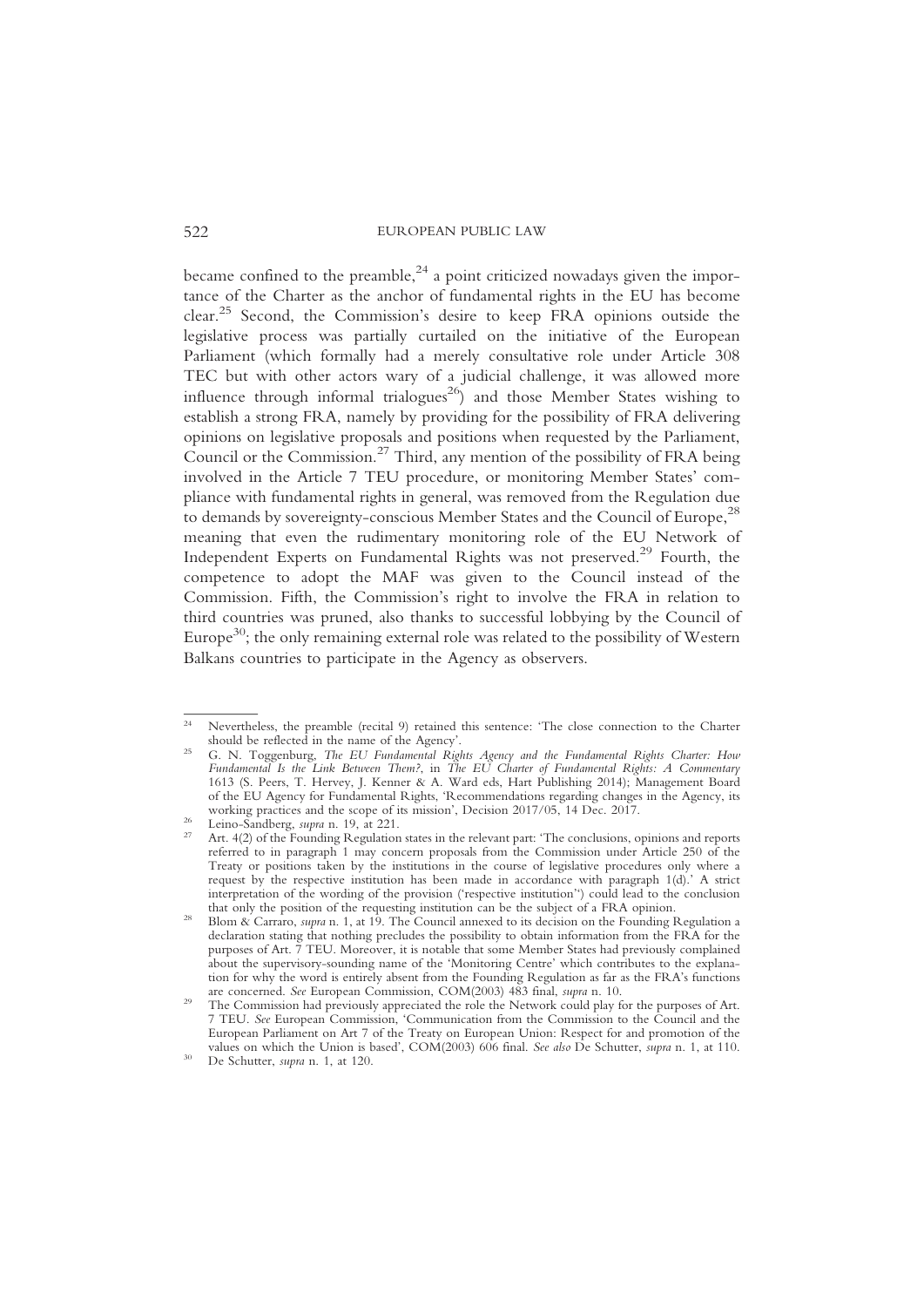#### CURIOUS CASE OF THE FUNDAMENTAL RIGHTS AGENCY'S MANDATE 523

Finally, there was possibly the most contentious issue of whether FRA should be allowed to work on what were pre-Lisbon third pillar matters, police and judicial cooperation. According to one account, Germany, the UK, the Netherlands,<sup>31</sup> Ireland and the Slovak Republic, with the support of the Council Secretariat, were strongly opposed to including third pillar issues in the FRA's mandate. On the contrary, Austria, Italy, the Scandinavian countries, the Commission, the Parliament and the European Economic and Social Committee were in favour.<sup>32</sup> In the end, the third pillar has been excluded from the FRA's Founding Regulation,<sup>33</sup> although this exclusion does not apply to requests made by EU institutions.<sup>34</sup> The Council committed to re-examine the issue before 31 December 2009, inviting the Commission to submit a proposal by that date.

On the whole, the adopted version of the Founding Regulation truncated much of the ambition attached to the creation of an EU human rights agency by the human rights community. The Regulation represented in the first place continuity with the previous mandate of the EUMC which also reflected one of the more cost-efficient policy options for its design. $35$  In the putative competition between the model of a traditional EU regulatory agency and the model of an NHRI compliant with the so-called Paris Principles,  $36$  the NHRI model had only limited influence on the final design. $37$  There was awareness of the need for the FRA to be independent – in line with the Paris Principles – and this prescription has made it into the Founding Regulation.<sup>38</sup> However, with the thematic areas determined by the Council, the Commission having voting rights in the Management Board (MB), the FRA's inability to comment on legislative proposals of its own motion, as well as its constrained remit, the level of the Agency's independence does not satisfy the Paris Principles.<sup>39</sup> At the same time, it must be

<sup>&</sup>lt;sup>31</sup> More particularly, it was the Dutch Senate which was opposed – and a had a domestic veto – to third-<br>pillar involvement of the FRA.

<sup>&</sup>lt;sup>32</sup> Blom & Carraro, *supra* n. 1, at 19.  $\frac{33}{100}$  At the close of 2006, the Council noted that '[w]hile a majority of delegations have taken the view that Articles 30, 31 and 34(2)(c) TEU form an appropriate legal basis for the Decision, a minority has denied the existence of a legal basis for the proposed Decision.' See Council of the European Union, Proposal for a Council Regulation Establishing a European Union Agency for Fundamental Rights, Doc no<br>16018/06 (29 Nov. 2006).

<sup>&</sup>lt;sup>34</sup> See Art. 5(3) of the Founding Regulation and Declaration by the Council on the Consultation of the Agency within the Areas of Police and Judicial Cooperation in Criminal Matters.

Agency minimal Matters. According to Police and Judicial Cooperation in Commission, COM(2005) 280 final, *supra* n. 15. The seat of the Agency remained in Vienna.

<sup>&</sup>lt;sup>36</sup> The two models are compared in more depth in De Schutter, *supra* n. 1, at 102–112.<br><sup>37</sup> The Paris Principles are mentioned in recital (20) of the preamble to the Founding Regulation. *See* Grimheden, Kjaerum & Togge

<sup>&</sup>lt;sup>38</sup> See Art. 16(1) of the Founding Regulation.<br><sup>39</sup> See A. Von Bogdandy & J. von Bernstorff, The EU Fundamental Rights Agency Within the European and International Human Rights Architecture: The Legal Framework and Some Unsettled Issues in a New Field of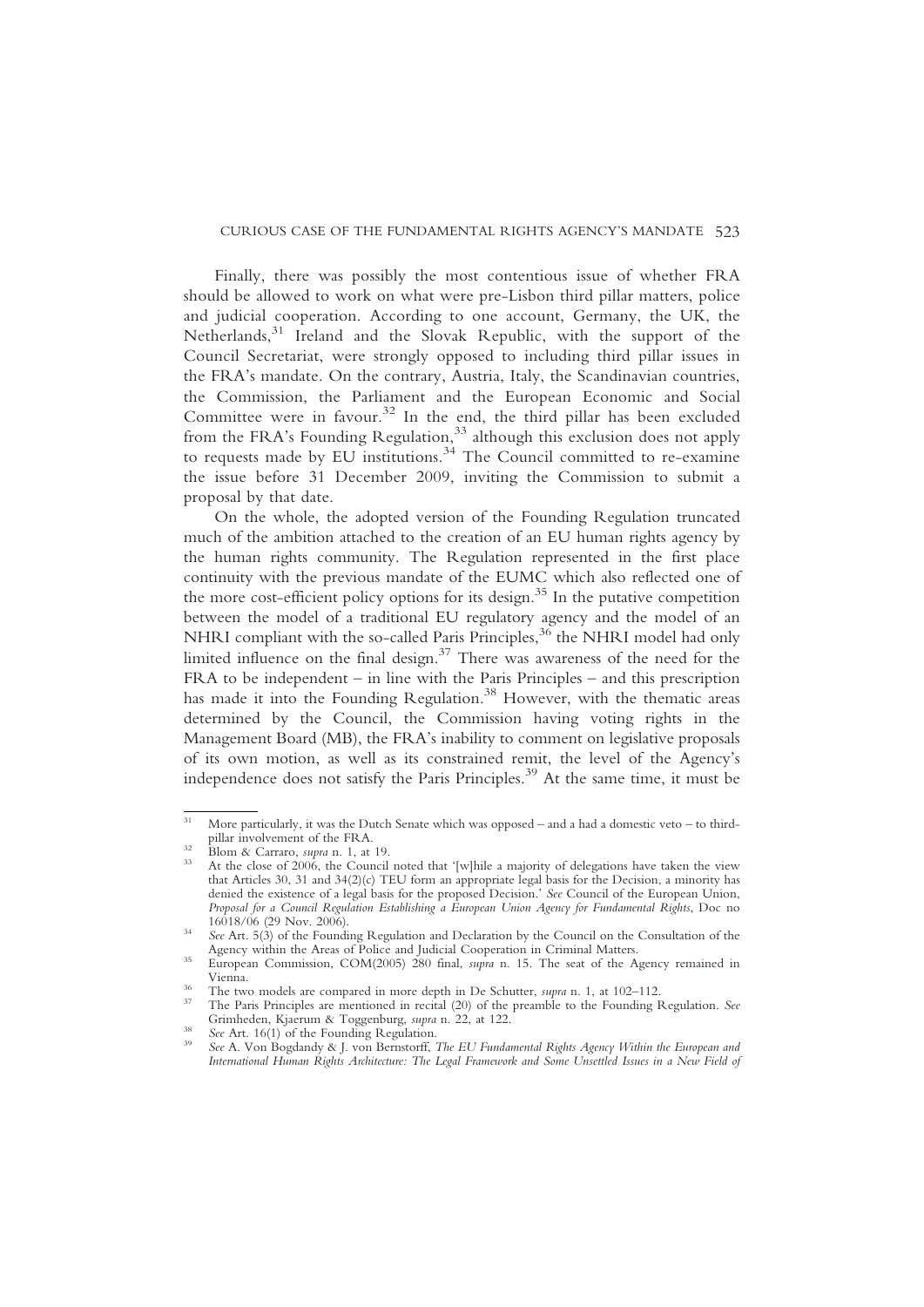recognized that the limitations on the scope of application of fundamental rights in EU law,<sup>40</sup> the lack of a general fundamental rights competence in the Treaties, $41$ the principle of conferral<sup> $42$ </sup> and the *Meroni* doctrine<sup>43</sup> would in any case complicate the establishment of a 'European NHRI'.

#### 3 THE BATTLE FOR THE MAF

The legal and political contestation did not end with the adoption of the Founding Regulation. The aforementioned MAF needed to be adopted to enable the FRA to function properly, as the Agency must 'carry out its tasks within the thematic areas determined by the Multiannual Framework'. <sup>44</sup> The MAF is therefore an integral part of the Agency's mandate, decisive for its breadth. The supporters of a strong FRA mandate were fully aware of this and attempted to use the MAF for countering the limitations imposed by the Founding Regulation.<sup>45</sup>

The Commission was on the same page and opened the negotiations with an ambitious proposal covering ten thematic areas and avoiding any wording recalling the pillar structure of the pre-Lisbon EU. Most notably, the Commission tested the Council once again on the question of criminal matters despite the Council's refusal to countenance this area in the Founding Regulation – one of the proposed thematic areas of the MAF was 'compensation of victims,

Administrative Law, 46 Common Mkt. L. Rev. 1035, 1067–1068 (2009); see also J. Dutheil de la Rochere, Challenges for the Protection of Fundamental Rights in the EU at the Time of the Entry into Force of<br>the Lisbon Treaty, 33 Fordham Int'l L.J. 1776 at 1798 (2011).

<sup>&</sup>lt;sup>40</sup> When it comes to fundamental rights at the EU level – be it as general principles of EU law or the Charter – it is a long-standing rule that they only apply to Member States when EU law applies. See Art. 51(1) of the Charter and the interpretation in Case C-617/10 Åklagaren v. Åkerberg Fransson, ECLI:EU:C:2013:105. Any EU institution or body must operate within those confines unless it is monitoring compliance with Art. 2 TEU for the purposes of Art. 7 TEU; however, whether there is any legal basis for such monitoring has been contested in the case of the Commission's Rule of Law Framework. See Opinion of the Council Legal Service, Doc no 10296/14, 27 May 2014; and criticism by L. Besselink, The Bite, the Bark and the Howl: Article 7 TEU and the Rule of Law Initiatives, in The Enforcement of EU Law and Values: Ensuring Member States' Compliance 128 (A. Jakab & D. Kochenov eds, Oxford University Press 2017). Recently, Art. 19(1) TEU appears to constitute a new source of obligation going beyond the scope of the Charter insofar as requirements of effective judicial protection, such as judicial independence, are concerned. See Case C-64/16 Associação Sindical dos Juízes v. Tribunal de Contas, ECLI:EU:C:2018:117. <sup>41</sup> Since Opinion 2/94, ECLI:EU:C:1996:140 pointed out the absence of an EU human rights compe-

tence, three relevant powers have been added to the EU's repertoire: Art. 19 TFEU concerning discrimination; Art. 16 TFEU concerning data protection; and Art. 6(2) TEU containing the obligation to accede to the ECHR. However, even together these provisions still fall short of a proper

<sup>&</sup>lt;sup>42</sup> See Arts  $4(1)$ , 5(1) and (2) TEU.<br><sup>43</sup> See Case 9-56 Meroni & Co., Industrie Metallurgiche, SpA v. High Authority of the European Coal and Steel Community, ECLI:EU:C:1958:7; Case 98/80 Romano v. Institut national d'assurance maladie-invalidité, ECLI:EU:C:1981:104.

<sup>&</sup>lt;sup>44</sup> Art. 5(3) of the Founding Regulation.<br><sup>45</sup> Blom & Carraro, *supra* n. 1, at 20–21.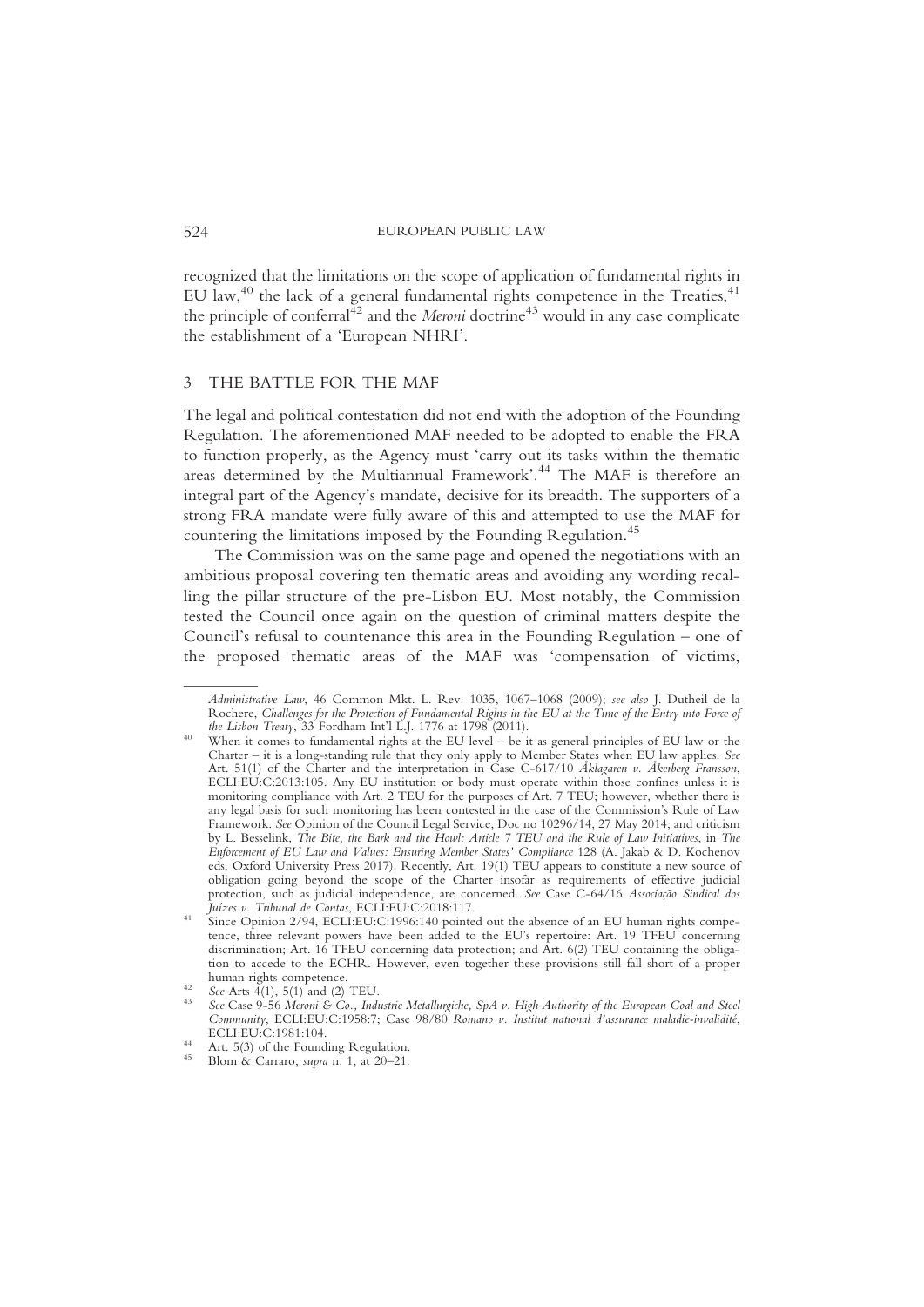prevention of crime and related aspects relevant to the security of citizens'. <sup>46</sup> The focus on victims, at least, was particularly warranted by the existence of EU legislative harmonization in this area.<sup>47</sup> The Council, however, was unwilling to budge and although the final array of thematic areas was by no means narrow, it  $\frac{6}{100}$  did not include criminal matters.<sup>48</sup> At this point it became clear that opposition to the FRA working on what was perceived as a sensitive area belonging to the traditional purview of sovereign states was firmly entrenched in the positions of a handful of Member States. The supporters of the expanded mandate were more numerous in the Council and in addition counted the Commission, the Parliament, EU advisory bodies and the civil society. Nevertheless, with the adoption of the Founding Regulation and the first MAF, the status quo was set and extensive lobbying efforts, not least by the FRA itself, would be expended on overturning it in the subsequent years. In any case, the contestation was still political at this stage – all the actors involved in the negotiations, lobbying and decision-making held certain political positions, the squaring of which with the procedural rules (unanimity) and political culture in the Council (consensual) resulted in no mandate on criminal matters for FRA.

In between the adoption of the Founding Regulation (15 February 2007) and the first MAF (28 February 2008), a crucial event transpired: the Lisbon Treaty was signed 1 December 2007 and it envisaged the abolition of the pillar structure and the incorporation of police and judicial cooperation into the TFEU (former TEC). This change, which was to take effect from December 2009, raised expectations in relation to the FRA's mandate for two reasons. First, there was no longer a constitutional exception in the Treaties which would warrant treating police and judicial cooperation in criminal matters differently from other areas of EU competence enshrined in the TFEU.<sup>49</sup> Second, some scholars anticipated that the entry into force of the Treaty of

<sup>&</sup>lt;sup>46</sup> See Art. 2(c) of European Commission, 'Proposal for a Council Decision implementing Regulation (EC) No168(2007 as regards the adoption of a Multiannual Framework for the European Union

Agency for Fundamental Rights for 2007-2012', COM(2007) 515 final.<br><sup>47</sup> Council Framework Decision 2001/220/JHA of 15 Mar. 2001 on the standing of victims in criminal proceedings [2001] OJ L82/1; replaced by Directive 2012/29/EU of the European Parliament and of the Council of 25 Oct. 2012 establishing minimum standards on the rights, support and protection of victims of crime [2012] OJ L315/57.

<sup>&</sup>lt;sup>48</sup> The thematic areas established by the 2007–2012 MAF were the following: (a) racism, xenophobia and related intolerance; (b) discrimination based on sex, race or ethnic origin, religion or belief, disability, age or sexual orientation and against persons belonging to minorities and any combination of these grounds (multiple discrimination); (c) compensation of victims; (d) the rights of the child, including the protection of children; (e) asylum, immigration and integration of migrants; (f) visa and border control; (g) participation of the citizens of the Union in the Union's democratic functioning. Toggenburg, supra n. 17, at 391.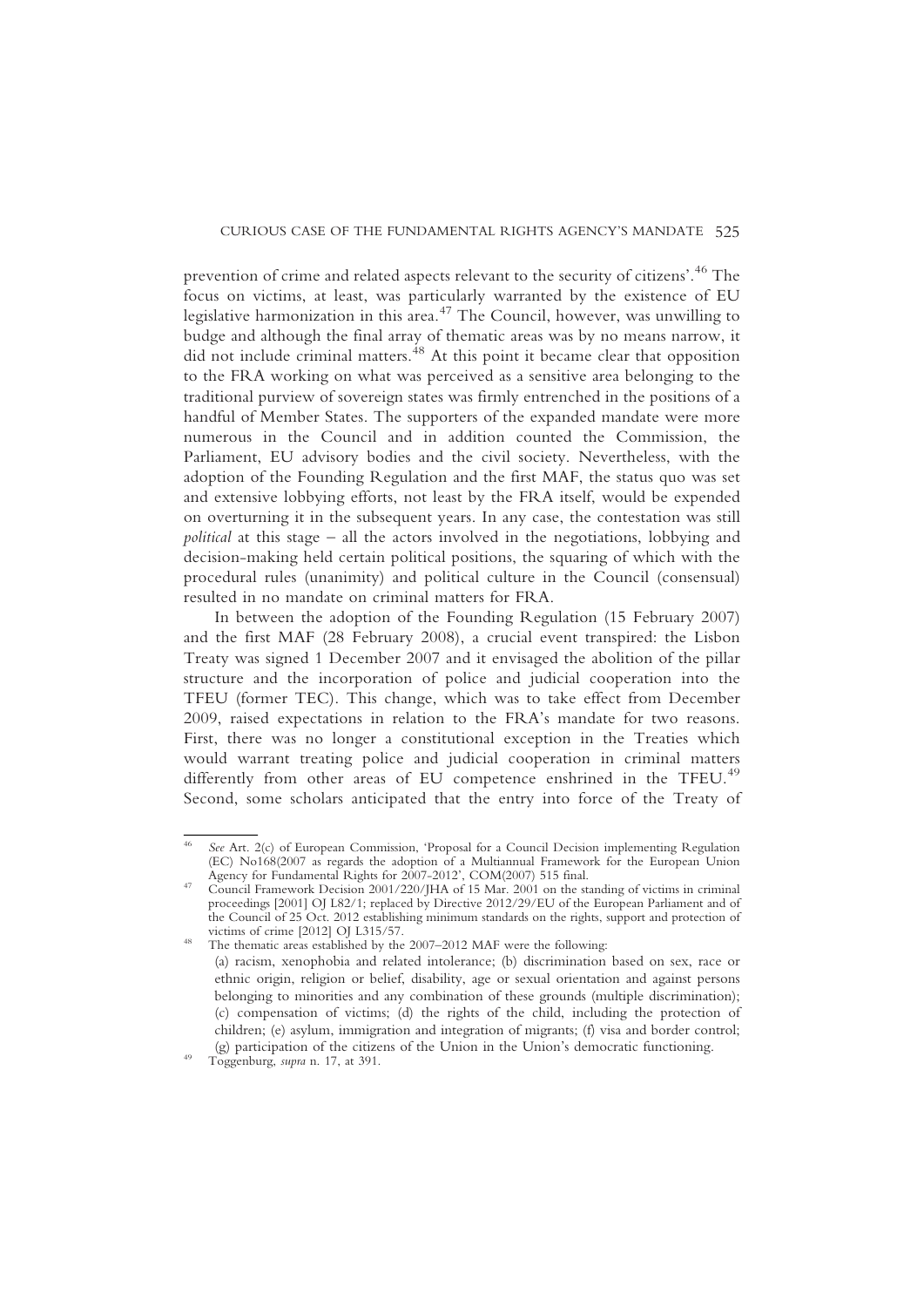Lisbon would *automatically* bring criminal matters within FRA's remit,  $50$  the reason being that the scope of the Founding Regulation refers to the 'Treaty establishing the European Community<sup>51</sup> which is normally read as a dynamic reference taking into account Treaty changes.<sup>52</sup> Following the entry into force of the Lisbon Treaty, that reference would be to the TFEU which incorporates police and judicial cooperation in criminal matters.<sup>53</sup> On the other hand, it must be noted that the thematic constraints of the MAF would not be removed merely as a result of Treaty change and given that the Framework did not list criminal matters as one of the themes, the Agency did not become entitled to work on these issues by virtue of the entry into force of the Treaty of Lisbon.

Nevertheless, it would have seemed to most observers that the Founding Regulation at least did not stand in the way of including police and judicial cooperation in criminal matters in the MAF.<sup>54</sup> Recognizing the new circumstances, which additionally included the fact that the Charter has become legally binding, the Commission proposed in December 2010 an amendment adding the disputed areas to the first MAF.<sup>55</sup> This time, the chair of the responsible Council Working Party (FREMP)<sup>56</sup> asked the CLS to assess the legal feasibility of the proposal. While the entry into force of the Lisbon Treaty may have appeared to decidedly shift the situational balance in favour of the pro-FRA coalition, the re-entry of the CLS on the scene – after its earlier role in debates on the legal basis of the Founding Regulation – shrouded political disagreement about the MAF in specialized legal discourse.

<sup>50</sup> Von Bogdandy & von Bernstorff, supra n. 39, at 1068. For a contrary but unsubstantiated opinion, see <sup>51</sup> Art. 3 of the Founding Regulation.<br><sup>52</sup> Von Bogdandy & von Bernstorff, *supra* n. 39, at 1068. The authors add:

One could only argue in favour of a continuing exclusion of this policy field if Article 3 were to be interpreted as a static reference to the EC Treaty as it stood in 2007. Yet, the normal form of reference within a legal order is a dynamic one, and there are no indications that this rule should not apply here. Recital 32 of the founding Regulation also reflects a dynamic understanding of the competence issue by stating that "nothing in this Regulation should be interpreted in such a way as to prejudice the question of whether the remit of the Agency may be extended to cover the areas of police cooperation and judicial cooperation in criminal matters.

<sup>&</sup>lt;sup>53</sup> Art. 5(3) of the Treaty of Lisbon explicitly provides: 'The references to the recitals, articles, sections, chapters, titles and parts of the Treaty on European Union and of the Treaty establishing the European Community, as amended by this Treaty, contained in other instruments or acts shall be understood as

See G. N. Toggenburg, Exploring the Fundament of a New Agent in the Field of Rights Protection: The F (undamental) R(ights) A(gency) in Vienna, 7 Eur. Y.B. Minority Issues 603, 614 (2010).<br>
55 European Commission, 'Proposal for a Council Decision amending Decision (2008/203/EC) of 28

Feb. 2008 implementing Regulation (EC) No 168/2007 as regards the adoption of a Multi-annual Framework for the European Union Agency for Fundamental Rights for 2007-2012', COM(2010)<br>708 final.

<sup>&</sup>lt;sup>56</sup> Working Party on Fundamental Rights, Citizens Rights and Free Movement of Persons.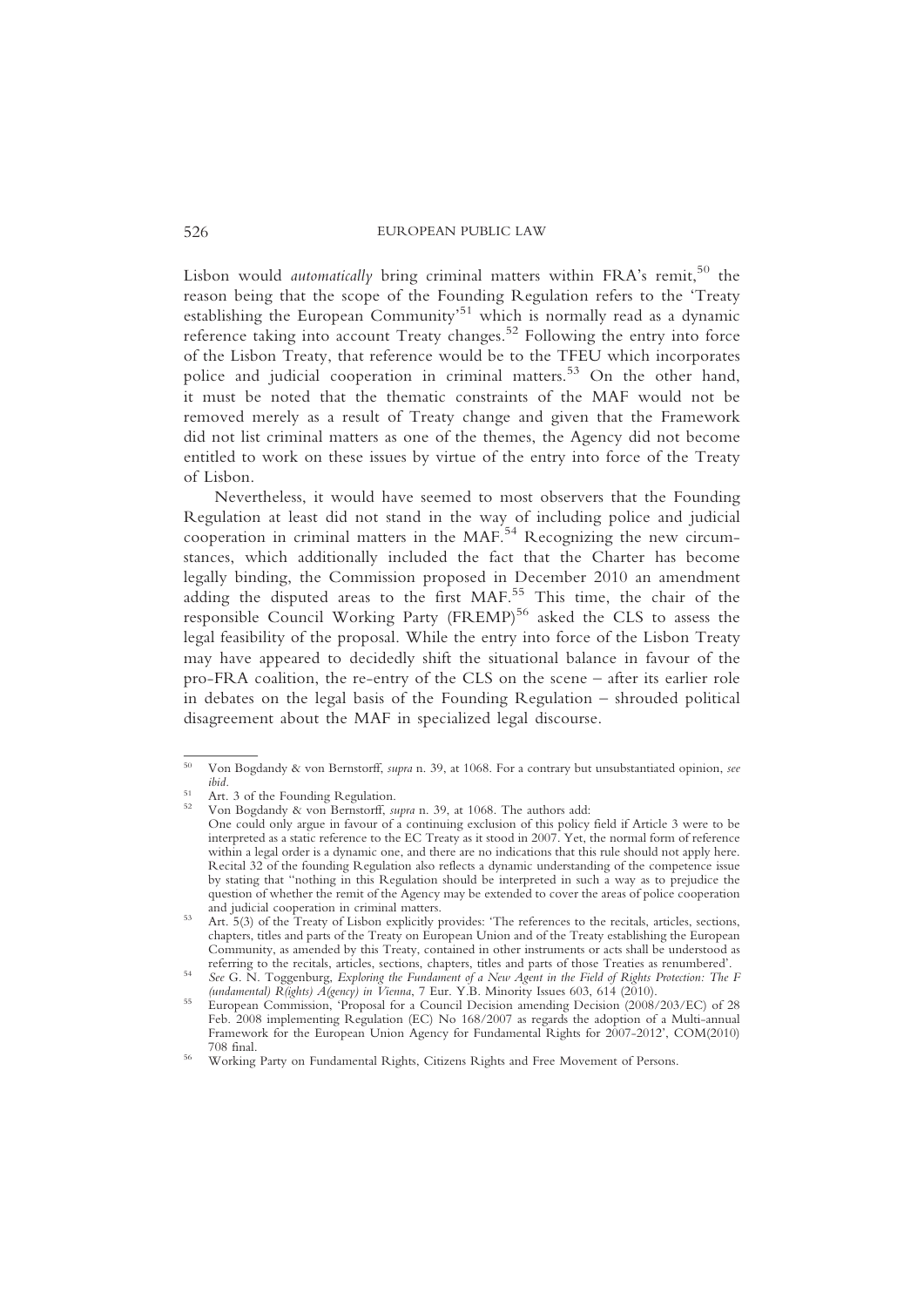#### 3.1[a] THE ISSUE OF LEGAL BASIS

The first legal issue which surfaced in the context of the proposed Commission amendment of the MAF was the choice of the correct legal basis. The Founding Regulation originally envisaged the MAF to be adopted under one of its provisions, Article 5(1), and this was the case for the first MAF without contestation. However, in the meanwhile, the ECJ decided that such 'secondary' legal bases are incompatible with the Treaties and therefore Article 5(1) could no longer be relied upon for the adoption of acts by the Council.<sup>57</sup> As a result, the Commission proposal to include criminal matters in the 2007–2012 MAF was based on the 'flexibility clause' (Article 352 TFEU) which also supplied the legal basis of the Founding Regulation.

In its first Opinion concerning FRA's mandate, the CLS recommended to reject the Commission's amendment. The Service argued that it was not possible to mix the secondary legal basis of the existing MAF with the legislative legal basis (Article 352 TFEU) relied upon for the proposed amendment.58 Moreover, the Service was of the opinion that if it was truly the case that Article 5(1) was an illegal basis for the MAF, the whole legal act was invalid and needed to be readopted under a different procedure.<sup>59</sup> The Legal Service suggested two avenues (with preference for the second): (1) amending the Founding Regulation so as to remove Article 5 and integrate the MAF into that act directly or (2) amend the implementing procedure in line with Article 291 TFEU concerning implementing powers.

It must be said that the CLS Opinion appears correct on the issue of legal basis. Legally it was indeed the most 'clean' solution to remedy the invalid secondary legal basis in the Founding Regulation and readopt the entire MAF. However, this was not a practicable recommendation: reopening the Founding Regulation was not in the interests of the 'FRA-sceptic' Member States which were happy with negotiating a circumscribed mandate for the Agency. In addition, reopening a legislative file of such salience requires political capital, a scarce resource in the EU legislative machinery. The Commission's proposal to amend the MAF based on Article 352 TFEU would not have offended any institutional prerogatives, as the Council would have retained its unanimity rule and the Parliament's consent would have been required. From a pragmatic perspective, the Commission's proposal could have been adopted despite the problem of legal basis which in any case plagued also other acts.<sup>60</sup> Indeed, the alleged illegality of

<sup>&</sup>lt;sup>57</sup> See Case C-133/06 Parliament v. Council, ECLI:EU:C:2008:257.<br><sup>58</sup> Opinion of the Council Legal Service, Doc no 6138/11, 9 Feb. 2011, para. 23.<br><sup>59</sup> Ibid., para. 22.<br><sup>60</sup> Legal basis litigation is a routine part of in 18. For a more general discussion of how EU institutions attempt to influence the reach of their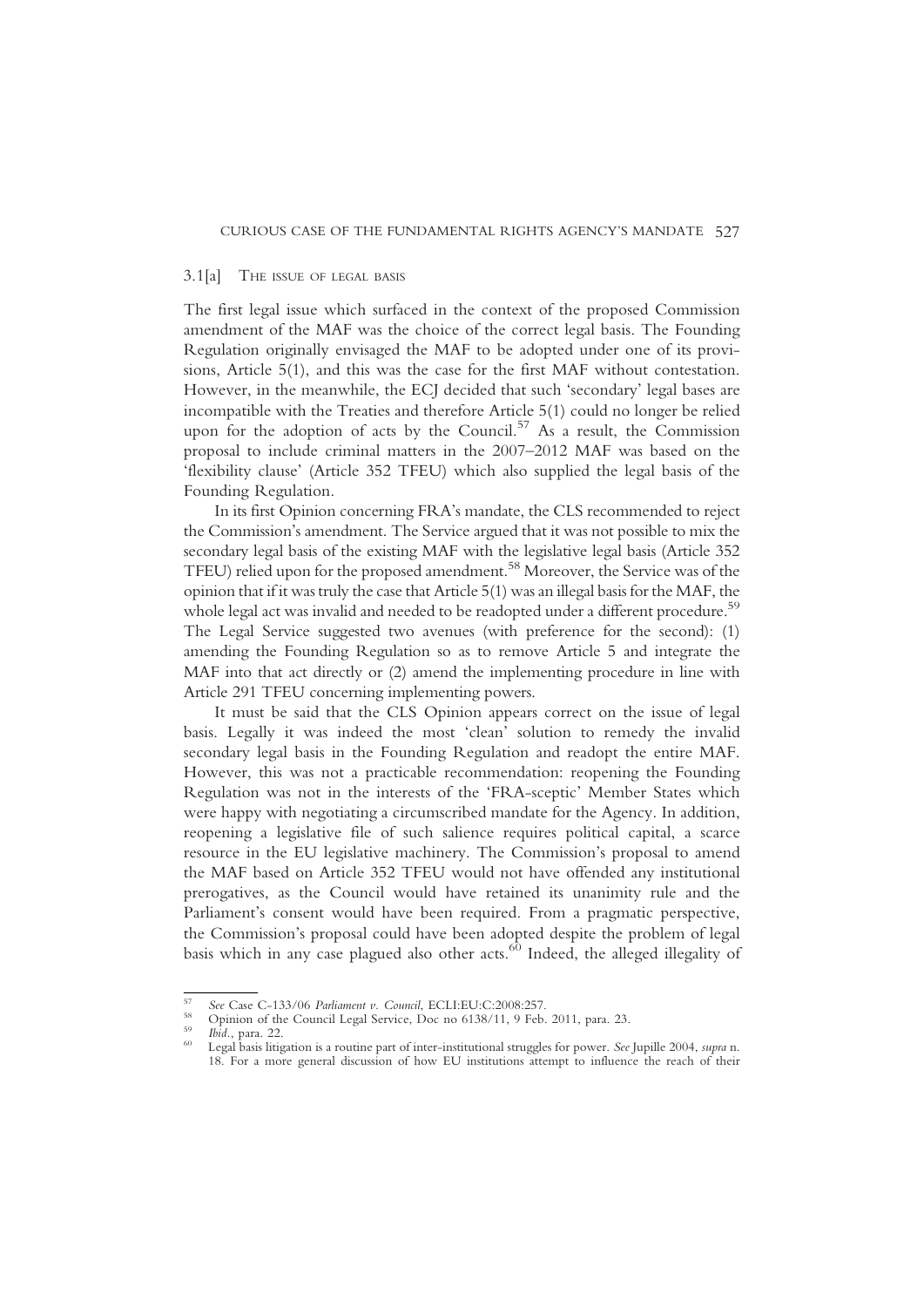the 2007–2012 MAF in the end continued unresolved until the expiry of the act, showing that the principled position of the CLS bred legislative inertia.

#### 3.1[b] THE ISSUE OF SCOPE OF THE FOUNDING REGULATION

The second legal issue raised by the CLS Opinion related directly to the substance of the Commission amendment proposal. Consistent with the explanation concerning the legal effects of the entry into force of the Treaty of Lisbon provided above, the Commission predicated its proposal on the plausible hypothesis that police and judicial cooperation was now within the general remit of the Agency but that an amendment of the MAF was still required as this latter instrument defined FRA's areas of activity.

The CLS disagreed:

[the Service] does not subscribe to the thesis that the objectives and scope of the tasks of the Agency have been enlarged as a mere result of the entry into force of the Lisbon Treaty, so as to cover areas which were previously deliberately excluded from that scope and from these tasks and that it would not be necessary to amend the establishing act to that end.<sup>61</sup>

There are two major problems with the Opinion. First, it plainly disregards the effects of the Treaty of Lisbon which replaced references to 'the Community' and its law with references the 'Union' and 'Union law', the latter terms including the disputed areas. This effect of the Treaty of Lisbon occurred across the board in the EU legal order, affecting thousands of acts adopted under previous treaties. Second, the CLS disregarded recital (32) of the Founding Regulation which stipulates that:

[n]othing in this Regulation should be interpreted in such a way as to prejudice the question of whether the remit of the Agency may be extended to cover the areas of police cooperation and judicial cooperation in criminal matters.

This recital appears to clearly contradict the negative conclusion of the CLS which turned on the references to 'Community law' and the 'Treaty establishing the European Community'. The CLS read these references as prejudicing the remit of FRA's mandate when, in fact, recital (32) states the exact opposite. Third, the spirit of the Lisbon changes, but also the spirit of pre-Lisbon EC law, points towards unity of the EU legal order.<sup>62</sup> In the landmark *Pupino* case, the ECJ extended the constitutional features of the EC system to third-pillar legislation,

competences see H. Farrell & A. Héritier, Introduction: Contested Competences in the European Union, 30 J. Eur. Pub. Pol'y 227 (2007).

Eur. Pub. Polynion of the Council Legal Service, Doc no 6138/11, 9 Feb. 2011, para. 23. 62 See A. Von Bogdandy, Founding Principles of EU Law: A Theoretical and Doctrinal Sketch, 16 Eur. L.J. 95 (2010).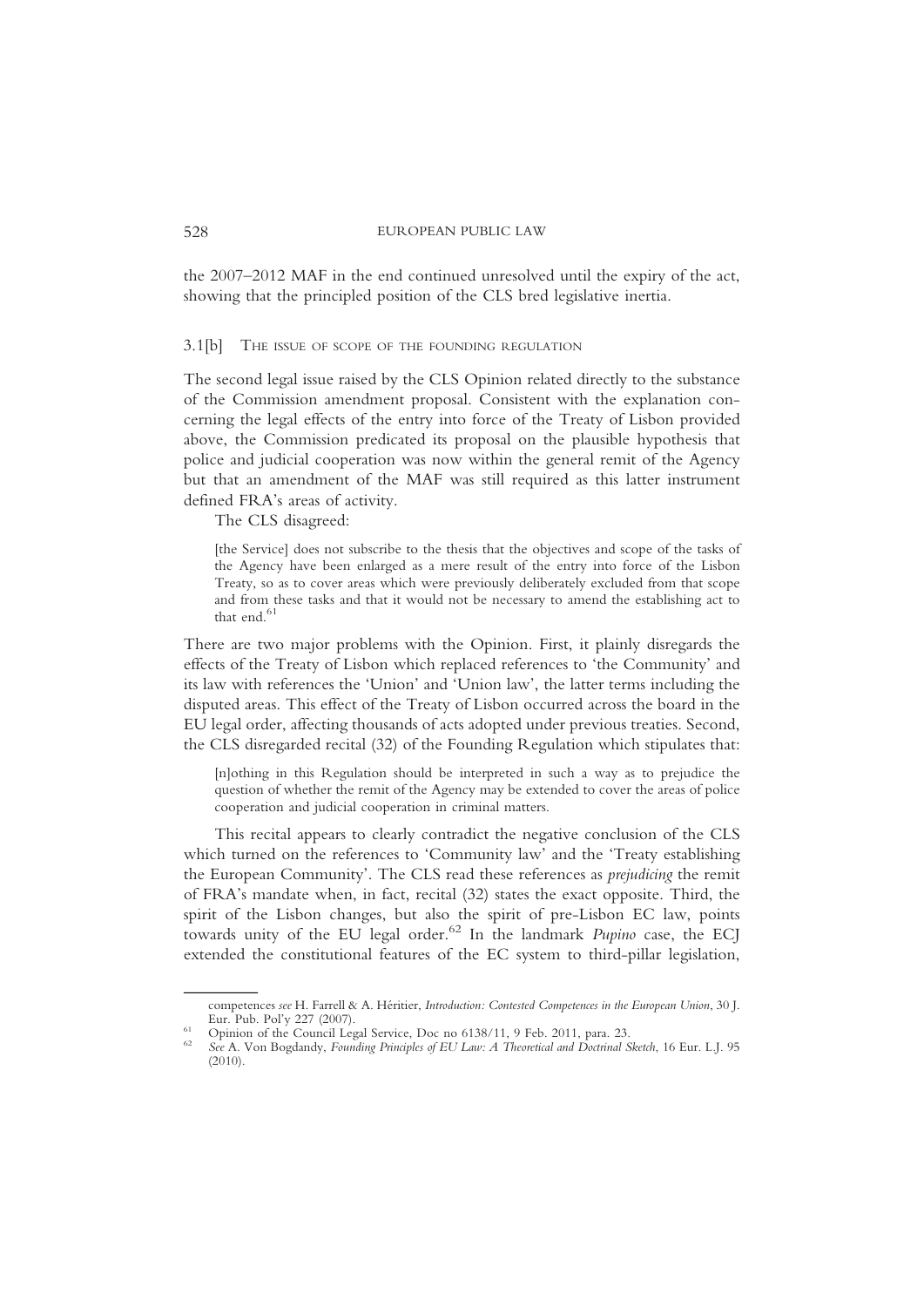including the protection of fundamental rights enshrined then in Article 6(2) TEU which is also mentioned in Article  $3(2)$  of the Founding Regulation.<sup>63</sup>

As a result of the Opinion of the CLS, the Commission amendment was not adopted. The same scenario repeated when the Commission proposed a new MAF for 2013–2017. The Commission once again based the proposal on Article 352 TFEU and suggested the inclusion of police and judicial cooperation in the MAF. The Polish chair of FREMP immediately requested another Opinion from the CLS on exactly the same issues as before (legal basis and possibility to add criminal matters). The Opinion was delivered almost exactly a year after the first one and contained the same recommendations, with the exception of allowing the proposed legal basis of the MAF, as this was a new act and not an amendment mixing legal bases.<sup>64</sup> Criminal matters were once again dropped from the mandate – in line with the CLS Opinions – but somehow the process of adopting the MAF was slowed down so much that an emergency measure was necessary to keep the FRA operational.<sup>65</sup>

The Opinions of the CLS have blocked the 'lisbonization' of FRA's mandate on the basis of what is by most accounts an erroneous legal argument ever since their espousal, and with the adoption of the latest MAF, seemingly until at least 2022. Over the years, FRA, the European Parliament, the Commission, civil society actors and external evaluators of FRA have all argued countless times on legal and policy grounds for the expansion of the MAF to cover police and judicial cooperation in criminal matters. The reason why all these appeals and lobbying efforts failed is of course not only, or even mainly, legal.<sup>66</sup> Nevertheless, the unpersuasive legal argument prepared by the CLS served all along as an effective barrier protecting the political positions of a minority of Member States in the Council that wished to see FRA's mandate kept to a minimum. The status quo became entrenched even though Member States recognized that the legislative procedure through which the MAF is adopted is cumbersome and inappropriate for the objective.<sup>67</sup>

### 4 LEGAL SHROUDING AND DEMOCRATIC POLITICS

The practice of engaging the deflective capacity of the CLS's Opinions, which can for simplicity be referred to as 'legal shrouding', clearly represents an issue from a

For Case C-105/03 Pupino, ECLI:EU:C:2005:386.<br>  $^{64}$  Opinion of Council Legal Service, Doc no 6318/12, 9 Feb. 2012.<br>  $^{65}$  Council conclusions of 20 and 21 Dec. 2012 on a request to the European Union Agency for Fundamental Rights in accordance with Art. 4(1)(c) and (d) of Council Regulation (EC) No 168/ 2007 of 15 Feb. 2007 establishing a European Union Agency for Fundamental Rights [2012] OJ C400/3.

<sup>&</sup>lt;sup>66</sup> Interview with a Member State official (at the margins of an international conference), Bratislava, 9<br>Nov. 2016; Interview with a senior FRA official, Vienna, 17 Mar. 2017.

 $67$  Interview with a Member State official, Brussels, 11 July 2017.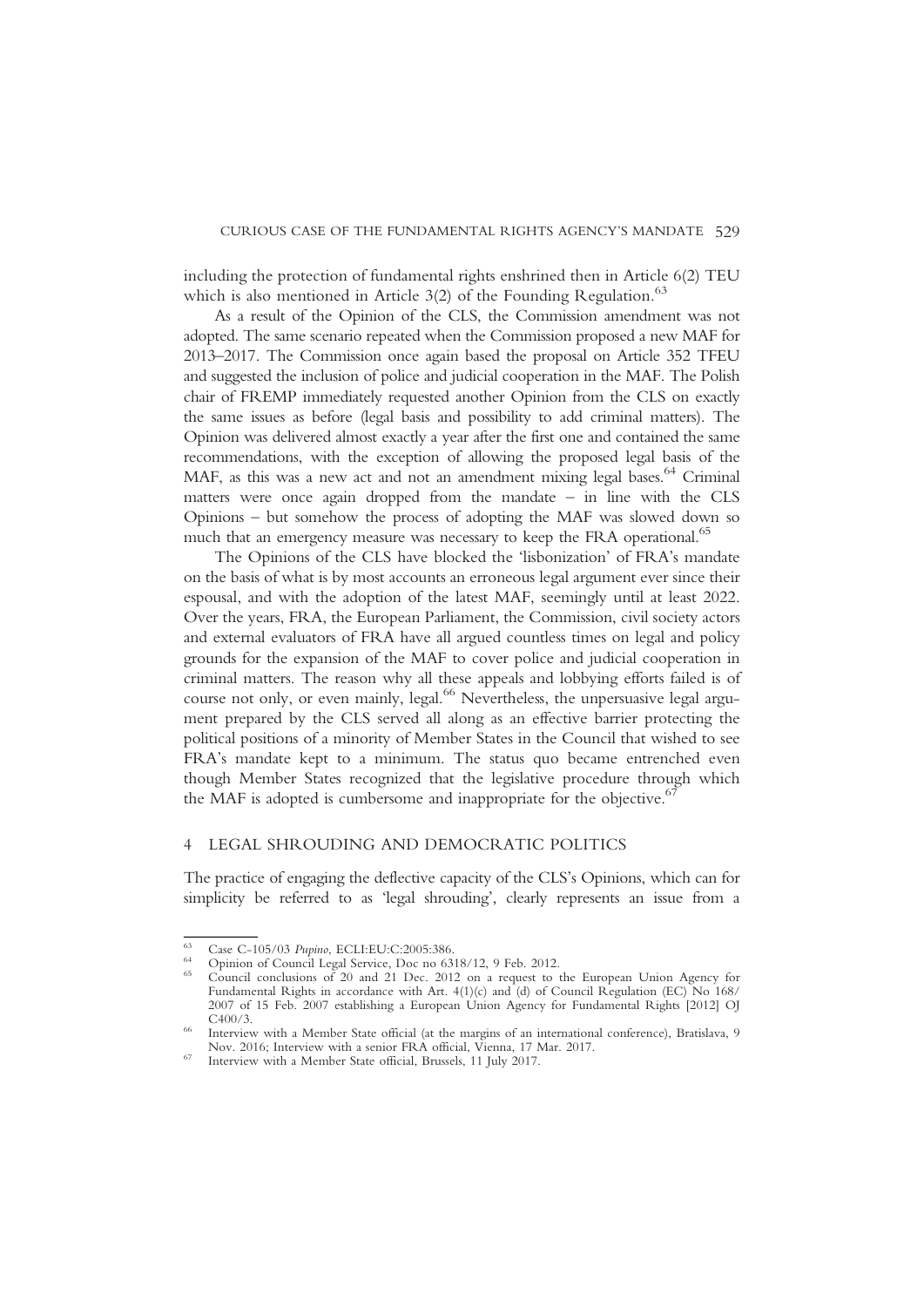democratic perspective. Opinions can enable Member States to buck political engagement in favour of legal scholastics. This is particularly problematic when unanimous agreement is required – as in the case of Article 352 TFEU – as legal arguments allow even a single blocking Member State to deflect political pressure of the majority and other EU institutions. Legal shrouding of political disagreements exacerbates the already subpar transparency and openness, which are known to be crucial for EU democracy,<sup>68</sup> of the law-making process and in particular the Council's role therein.<sup>69</sup> In this regard, the phenomenon of legal shrouding, hard as it may be to discern without in-depth knowledge of legislative files, is at odds with the concept of openness which should govern EU decision-making for democratic reasons, $70$  as well as more broadly with the concept of good governance.<sup>71</sup> As recently reaffirmed by the General Court with respect to access to information about trialogues:

[o]penness [ … ] contributes to strengthening democracy by allowing citizens to scrutinize all the information which has formed the basis of a legislative act. The possibility for citizens to find out the considerations underpinning legislative action is a precondition for the effective exercise of their democratic rights.<sup>72</sup>

As a consequence, legal shrouding impacts the ability of citizens to participate in democratic discourse and politics. In addition to obfuscating the political positions and motivations of the Member States, legal shrouding de-politicises the EU legislative process by making it inaccessible to non-experts. Instead of debating the merits of including police and judicial cooperation in FRA's mandate, a Member State can simply point to legal argumentation developed by the CLS. Only other interested experts, typically from other EU institutions, will then be in a position to take issue with the submitted legal argumentation. Even many civil society organizations might lack the capacity to dispute legal arguments and/or discern a bogus interpretation of the law, let alone the general public. In turn, the legitimacy and accountability of the EU suffers as well.<sup>73</sup>

To this sketch of legal power in EU decision-making one needs to also add the common knowledge that institutions' Legal Services deliver legal advice tinged with institutional bias. Without it, Member States would be hardly ever keen on

<sup>&</sup>lt;sup>68</sup> A. Héritier, Composite Democracy in Europe: The Role of Transparency and Access to Information, 10 J. Eur.<br>Pub. Pol'y 814 (2003).

<sup>&</sup>lt;sup>69</sup> M. Hillebrandt, D. Curtin & A. Meijer, *Transparency in the EU Council of Ministers: An Institutional Analysis*, 20 Eur. L.J. 1 (2014).

<sup>&</sup>lt;sup>70</sup> A. Alemanno, Unpacking the Principle of Openness in EU Law: Transparency, Participation and Democracy, 39 Eur. L. Rev. 72 (2014).

<sup>&</sup>lt;sup>71</sup> D. Curtin & I. Dekker, Good Governance: The Concept and Its Application by the European Union, in Good Governance and the European Union: Reflections on Concepts, Institutions and Substance 3 (D. Curtin & R. A. Wessel eds, Intersentia 2005).

<sup>&</sup>lt;sup>72</sup> Case T-540/15 De Capitani v. European Parliament, ECLI:EU:T:2018:167, para. 80. Alemanno, supra, n. 70, at 85, 90.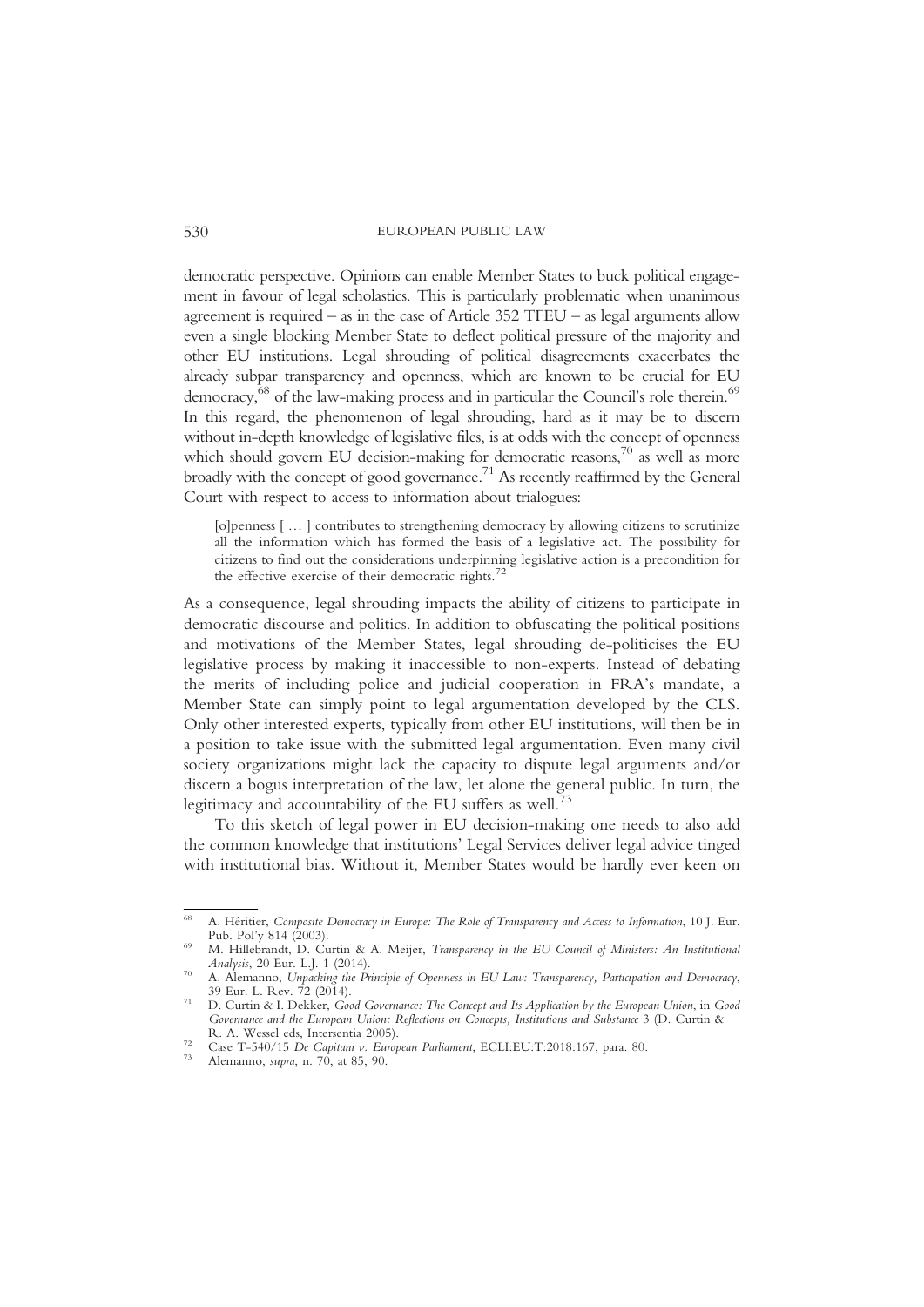using CLS argumentation to shroud their policy positions. Already in the early 1990s Barents poignantly commented on the dual role played by Legal Services when it comes to choosing the legal basis of an act:

On the one hand, the lawyers are called to interpret the relevant provisions in the light of objective elements, such as the system of the Treaty and the Court's case law (a kind of internal legality control). On the other hand, they have to carry out the instructions of the political management of these institutions to "find" or even to "invent" an appropriate legal basis for a proposed measure.<sup>74</sup>

At the expense of democratic politics, legal shrouding empowers the lawyers of the Legal Services, in particular of the CLSs. According to Jacqué, and as the case of FRA's mandate demonstrates, it is chiefly the Member States that have an appetite to '[transform] their political misgivings about a matter into legal objections', in step with their preference to 'oppose a measure through legal arguments that give an objective appearance to their political preferences rather than openly displaying a political position that is purely based on national interest'. <sup>75</sup> The influence of the CLS is at its peak where Member States disagree; even if some Member States, or other directly affected institutions and bodies such as FRA, might take issue with the interpretation of the CLS, short of a judgment on the issue (but see below) only the Commission and EP Legal Services enjoy comparable institutional veneer as the CLS within their respective domains.<sup>76</sup> In these conditions, Opinions of the CLS are capable of de facto deciding policy outcomes, as those Member States benefitting from the CLS's position will invoke the legal impossibility of a contrary course of action, thus shrouding political disagreement with legal arguments. By most accounts, the CLS appears largely aware of its often critical and political role in Council decision-making.<sup>77</sup>

Legal shrouding resulting from CLS Opinions obscures Member State politics in the Council and it therefore fits well with the existing criticism of the Council's lack of transparency as notably expressed by the European Ombudsman. Recognizing the adverse effects of opacity on representative democracy  $-$  on which the EU is meant to be founded according to Article 10 TEU – the Ombudsman recommended the Council to, among others, '[s]ystematically record

<sup>74</sup> See R. Barents, The Internal Market Unlimited: Some Observations on the Legal Basis of Community

J.-P. Jacqué, The Role of Legal Services in the Elaboration of European Legislation, in Lawyering Europe: European Law as a Transnational Social Field 43, 50 (A. Vauchez & B. De Witte eds, Hart Publishing 2013); cited in Leino-Sandberg, supra n. 19, at 217.

<sup>&</sup>lt;sup>76</sup> In an acknowledgment of the weight of the Legal Service's Opinions in the Council institutional milieu, two CLS lawyers write that '[t]he Legal Service's views are rarely ignored', even though 'they are not always followed'. M. Bishop & F. Naert, The Role of the Council Legal Service, in The EU as a Global Actor – Bridging Legal Theory and Practice: Liber Amicorum in Honour of Ricardo Gosalbo Bono 104 (J.<br>Czuczai & F. Naert eds, Brill 2017).

<sup>&</sup>lt;sup>77</sup> Bishop & Naert, supra n. 76.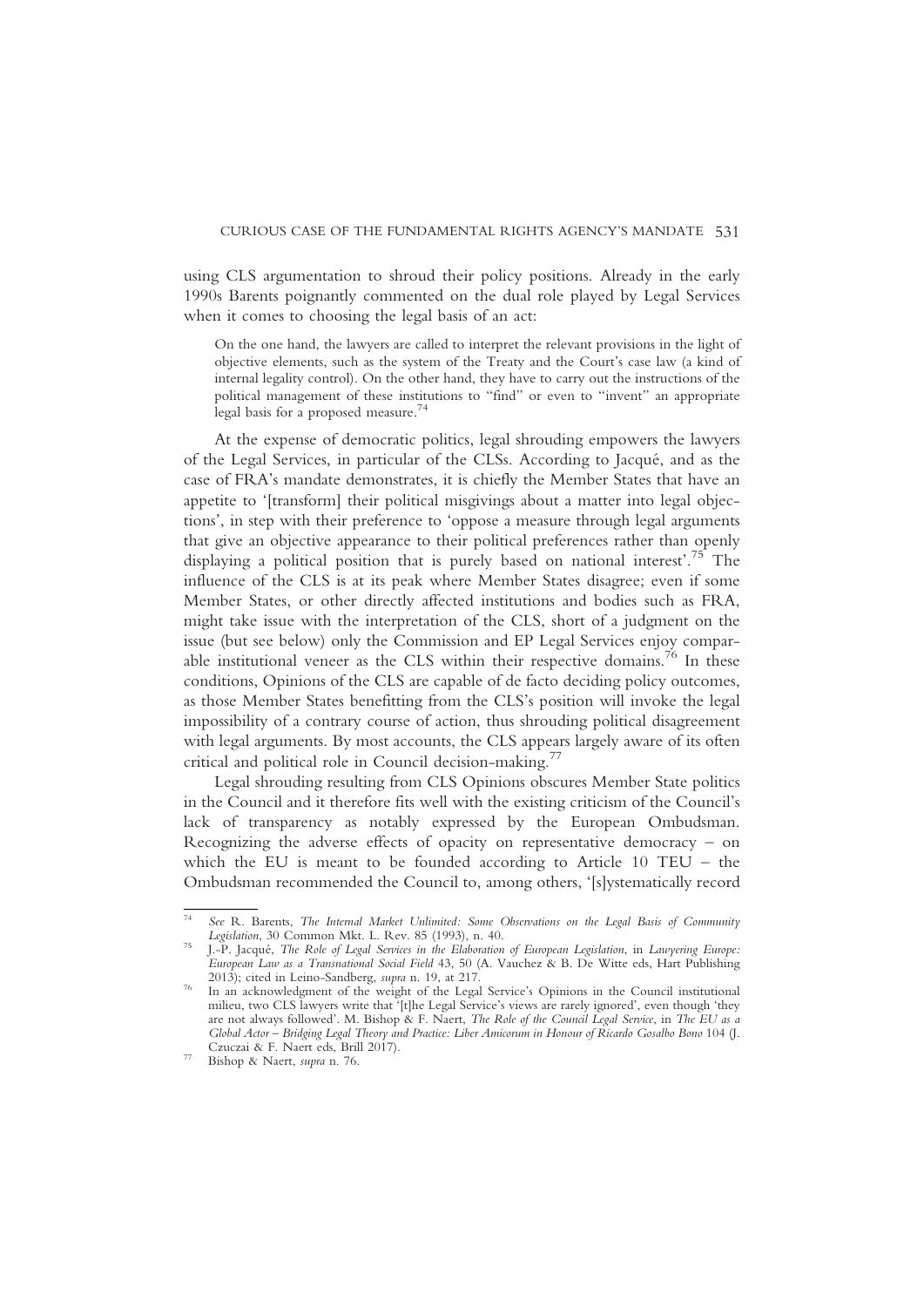the identities of Member States expressing positions in preparatory bodies'.<sup>78</sup> Such a measure could also help reveal Member States relying on legal shrouding instead of engaging in genuine political deliberation.79 Tackling the effect of legal shrouding on democratic politics will likely require innovative thinking about openness and transparency which, as Curtin and Leino argue, should go beyond 'passive transparency in the form of access to documents'.<sup>80</sup>

Nonetheless, in the Council but not only, even improved access to documents would represent a step forward for participation and democratic politics. The European Ombudsman has criticized the Council for its practice of abundantly limiting access to its preparatory documents.<sup>81</sup> Legal advice provided by the Service typically falls within the LIMITE ('limited') category of documents which are kept from the public until the completion of the given legislative file (some even beyond that point). In addition, it can benefit from protection under Article 4(2) of Regulation 1049/2001 concerning public access to documents of the three main institutions, and which precludes the publication of the legal Opinions at the source of shrouding.82 The protection of legal advice, in particular when it relates to the legislative process, has been judicially contested but with no hard and fast result. Although the ECJ stated in Turco that 'Regulation No 1049/ 2001 imposes, in principle, an obligation to disclose the opinions of the Council's legal service relating to a legislative process', <sup>83</sup> more recent case law of the General Court contains examples where the exception protecting legal advice from disclosure has been successfully upheld.84 Therefore even accessing the source of legal shrouding can be difficult at times, and in any case requires the submission of a freedom of information request. $85$  It would be democratically beneficial if Opinions of the EU institutions' Legal Services were automatically made public

<sup>78</sup> Recommendation of the European Ombudsman in case OI/2/2017/TE on the Transparency of the

<sup>&</sup>lt;sup>79</sup> And also help reveal the scale at which Member States prefer arguing through legalese rather than

politics.<br><sup>80</sup> D. Curtin & P. Leino, *In Search for Transparency for EU Law-Making: Trialogues on the Cusp of Dawn*, 54 Common Mkt. L. Rev. 1673 (2017). By most accounts, the trialogues seem to be a particularly apposite place where transparency and democratic politics are in dire straits. See G. J. Brandsma, Transparency of EU Informal Trilogues Through Public Feedback in the European Parliament: Promise

<sup>&</sup>lt;sup>81</sup> Recommendation of the European Ombudsman in case OI/2/2017/TE, *supra*, n. 78.<br><sup>82</sup> Regulation (EC) No 1049/2001 of the European Parliament and of the Council regarding public access to European Parliament, Council an

as Case C-39/05 P Kingdom of Sweden and Turco v. Council of the European Union, ECLI:EU:C:2008:374, para. 68.

<sup>&</sup>lt;sup>84</sup> Case T-755/14 Herbert Smith Freehills v. Commission [2016] ECLI:EU:T:2016:482, para. 73.<br><sup>85</sup> The Opinions analysed in the present article can today be found in the Council's register of documents.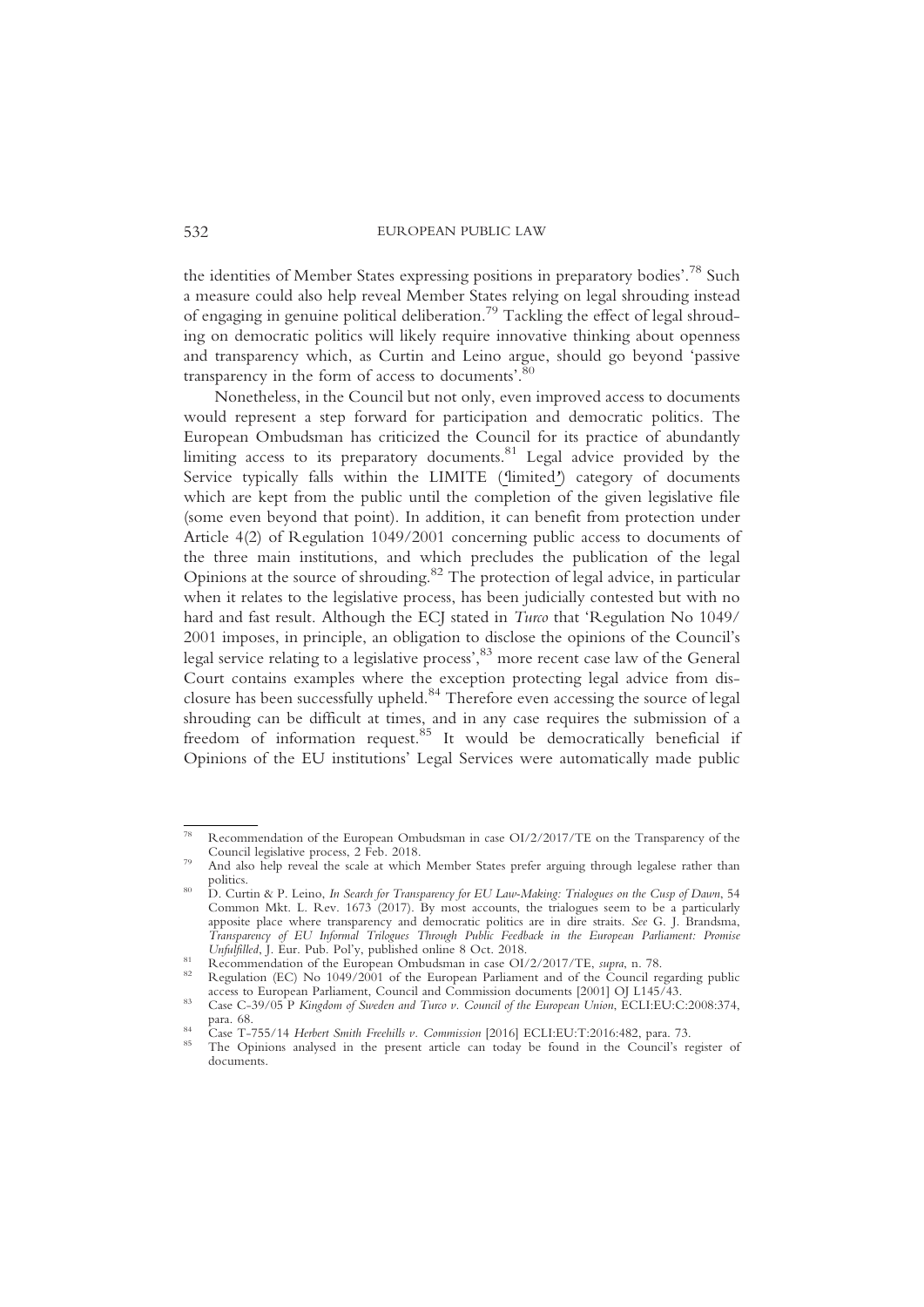and attached to the legislative file when produced (before the adoption of the legislation),<sup>86</sup> unless an overriding ground necessitating non-disclosure is put forward.

Finally, it is pertinent to ask in the context of the FRA case, but also more generally, whether it is possible for EU institutions to challenge legal advice provided by a Legal Service of another institution in order to disprove erroneous legal argumentation and remove the source of legal shrouding in that way. The answer is likely no: Article 263 TFEU permits the review of legality of acts of EU institutions or bodies 'intended to produce legal effects vis-à-vis third parties'. Opinions of Legal Services quite simply do not produce legal effects in the formal sense, let alone in relation to third parties. Potential litigants would consequently have to look for an indirect way of obtaining a judgment or at least an obiter dictum on a legal opinion produced by one of the Legal Services. The Commission could have – though such an action would be time-barred now – challenged the MAF on a different ground and in the course of this action it could have complained about the CLS's Opinions and hope that the ECJ would be kind enough to pronounce on them. This hypothetical scenario, however, entails disproportionate costs and high uncertainty for the sake of a relatively minor issue. Legal shrouding resulting from CLS Opinions is therefore not only an effective but also a cheap strategy to pursue Member State interests without bearing political costs and risks.

#### 5 CONCLUSION

The present contribution took as its starting point a detailed case study of the mandate of the EU Fundamental Rights Agency to reveal a phenomenon termed 'legal shrouding' – the practice of using Opinions of Legal Services to envelop political disagreement in a more or less fictituous legal dispute in order to avoid political pressure and deliberation. The case of the FRA is particularly apposite in this regard, as the Agency's creation was accompanied by salient political contestation which was with respect to certain issues never overcome in subsequent discussions over the scope of FRA's mandate. Legal shrouding aided a minority of Member States which persisted in blocking a seemingly minor amendment to the mandate at little to no political cost.

The generalization of the case study requires further corroboration drawing on other instances of legal shrouding, but the contours of the democratic damage caused by this practice can already be discerned. Legal shrouding exarcebates the openness

<sup>&</sup>lt;sup>86</sup> The practice of the Council nowadays is to make most LIMITE preparatory documents available in its register only after the legislative file has been completed, i.e. when intervention of the public and interest groups can no longer affect the decision-making.